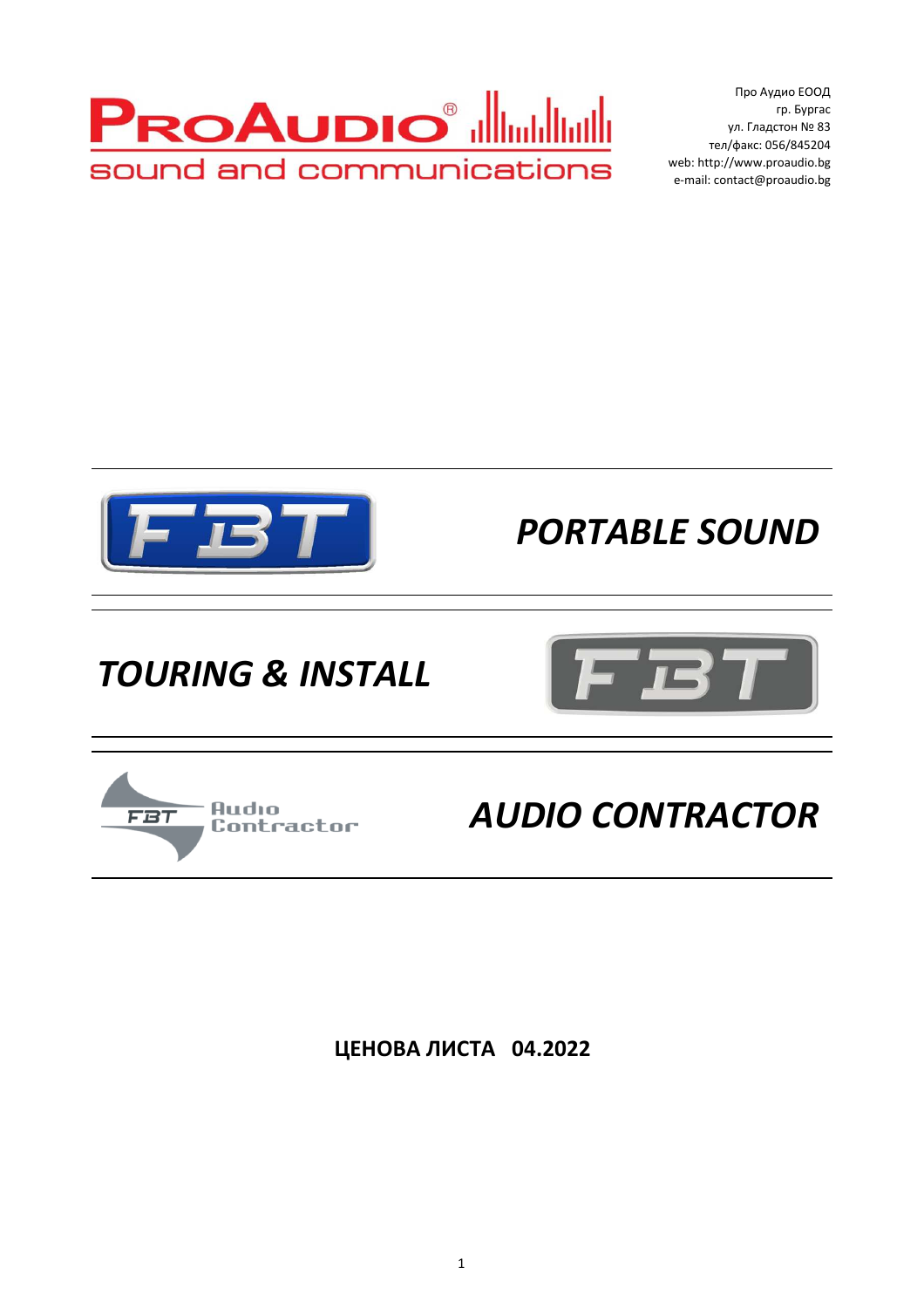| FBT                    |                                    | <b>PORTABLE SOUND</b>                                                              |                   |                 |  |
|------------------------|------------------------------------|------------------------------------------------------------------------------------|-------------------|-----------------|--|
| Code                   | Model                              | <b>Description</b>                                                                 | Цена в ЛВ без ДДС | Цена в ЛВ с ДДС |  |
| <b>SPEAKER SYSTEMS</b> |                                    |                                                                                    |                   |                 |  |
|                        | <b>Ventis Series - Active</b>      |                                                                                    |                   |                 |  |
| 40642                  | VENTIS 115A                        | 2-way Bass reflex Active speaker - 15"+ 1" -<br>700Wrms+200Wrms                    | 2 160.00 лв.      | 2 592.00 лв.    |  |
| 40641                  | VENTIS 112A                        | 2-way Bass reflex Active speaker - $12^{\circ}$ + $1^{\circ}$ -<br>700Wrms+200Wrms | 1980.00 лв.       | 2 376.00 лв.    |  |
| 40640                  | VENTIS 110A                        | 2-way Bass reflex Active speaker - 10" + 1" -<br>700Wrms+200Wrms                   | 1 800.00 лв.      | 2 160.00 лв.    |  |
| 40639                  | <b>VENTIS 206A</b>                 | 2-way Bass reflex Active speaker - 2x6,5" + 1" -<br>700Wrms+200Wrms                | 1710.00 лв.       | 2 052.00 лв.    |  |
| 41212                  | <b>VENTIS 108A</b>                 | 2-way Bass reflex Active speaker - 8" + 1" -<br>700Wrms+200Wrms                    | 1 620.00 лв.      | 1944.00 лв.     |  |
| 41215                  | VENTIS 115MA                       | 2-way Bass reflex Active monitor - 15" + 1" -<br>700Wrms+200Wrms                   | 2 250.00 лв.      | 2 700.00 лв.    |  |
| 41214                  | <b>VENTIS 112MA</b>                | 2-way Bass reflex Active monitor - 12" + 1" -<br>700Wrms+200Wrms                   | 1980.00 лв.       | 2 376.00 лв.    |  |
|                        | <b>Ventis Series - Passive</b>     |                                                                                    |                   |                 |  |
| 40680                  | <b>VENTIS 115</b>                  | 2-way Passive speaker - 15" + 1" - 500Wrms                                         | 1 620.00 лв.      | 1944.00 лв.     |  |
| 40681                  | <b>VENTIS 112</b>                  | 2-way Passive speaker - 12" + 1" - 400Wrms                                         | 1 440.00 лв.      | 1728.00 лв.     |  |
| 40682                  | <b>VENTIS 110</b>                  | 2-way Passive speaker - 10" + 1" - 300Wrms                                         | 1 170.00 лв.      | 1 404.00 лв.    |  |
| 40679                  | <b>VENTIS 206</b>                  | 2-way Passive speaker - 2x6,5" + 1" - 400Wrms                                      | 1080.00 лв.       | 1 296.00 лв.    |  |
| 41213                  | <b>VENTIS 108</b>                  | 2-way Passive speaker - 8" + 1" - 250Wrms                                          | 955.00 лв.        | 1 146.00 лв.    |  |
| 41219                  | <b>VENTIS 115M</b>                 | 2-way Passive monitor - 15" + 1" - 500Wrms                                         | 1530.00 лв.       | 1 836.00 лв.    |  |
| 41218                  | VENTIS 112M                        | 2-way Passive monitor - 12" + 1" - 500Wrms                                         | 1 260.00 лв.      | 1 512.00 лв.    |  |
|                        | <b>Ventis Series - Accessories</b> |                                                                                    |                   |                 |  |
| 40720                  | VN-C 115                           | Cover for Ventis 115                                                               | 97.20 лв.         | 116.64 лв.      |  |
| 40721                  | <b>VN-C 112</b>                    | Cover for Ventis 112                                                               | 90.00 лв.         | 108.00 лв.      |  |
| 40722                  | VN-C 110                           | Cover for Ventis 110                                                               | 75.60 лв.         | 90.72 лв.       |  |
| 40723                  | <b>VN-C 206</b>                    | Cover for Ventis 206                                                               | 64.80 лв.         | 77.76 лв.       |  |
| 41204                  | VN-C 108A                          | Cover for Ventis 108A                                                              | 64.80 лв.         | 77.76 лв.       |  |
| 41205                  | VN-C 108                           | Cover for Ventis 108                                                               | 64.80 лв.         | 77.76 лв.       |  |
| 41207                  | VN-C 115M                          | Cover for VENTIS 115M                                                              | 93.60 лв.         | 112.32 лв.      |  |
| 41206                  | VN-C 112M                          | Cover for Ventis 112M                                                              | 82.80 лв.         | 99.36 лв.       |  |
| 40724                  | VN-U 115                           | Wall mount Ventis 115 in horizontal                                                | 111.60 лв.        | 133.92 лв.      |  |
| 40725                  | VN-U 112                           | Wall mount Ventis 112 in horizontal                                                | 129.60 лв.        | 155.52 лв.      |  |
| 40726                  | VN-U 110                           | Wall mount Ventis 110 in horizontal                                                | 126.00 лв.        | 151.20 лв.      |  |
| 40727                  | VN-U 206                           | Wall mount Ventis 206 in horizontal                                                | 86.40 лв.         | 103.68 лв.      |  |
| 41220                  | VN-U 108                           | Wall mount Ventis 108 in horizontal                                                | 82.80 лв.         | 99.36 лв.       |  |
| 41296                  | VN-U 115M                          | Wall mount Ventis 115M in horizontal                                               | 93.60 лв.         | 112.32 лв.      |  |
| 41297                  | VN-U 112M                          | Wall mount Ventis 112M in horizontal                                               | 90.00 лв.         | 108.00 лв.      |  |
| 36987                  | AC-W 568                           | Directional wall mount for Ventis 108. Black                                       | 104.40 лв.        | 125.28 лв.      |  |
| 37330                  | AC-W 568W                          | Directional wall mount for Ventis 108. White                                       | 104.40 лв.        | 125.28 лв.      |  |
| X-PRO - Active         |                                    |                                                                                    |                   |                 |  |
| 43722                  | X-PRO 115A                         | Processed Active Speaker - 15" + 1" -1200Wrms-80°Hx50°V -<br>Plywood cab           | 1 170.00 лв.      | 1 404.00 лв.    |  |
| 43721                  | <b>X-PRO 112A</b>                  | Processed Active Speaker - 12" + 1" -1200Wrms-80°Hx50°V -<br>Plywood cab           | 990.00 лв.        | 1 188.00 лв.    |  |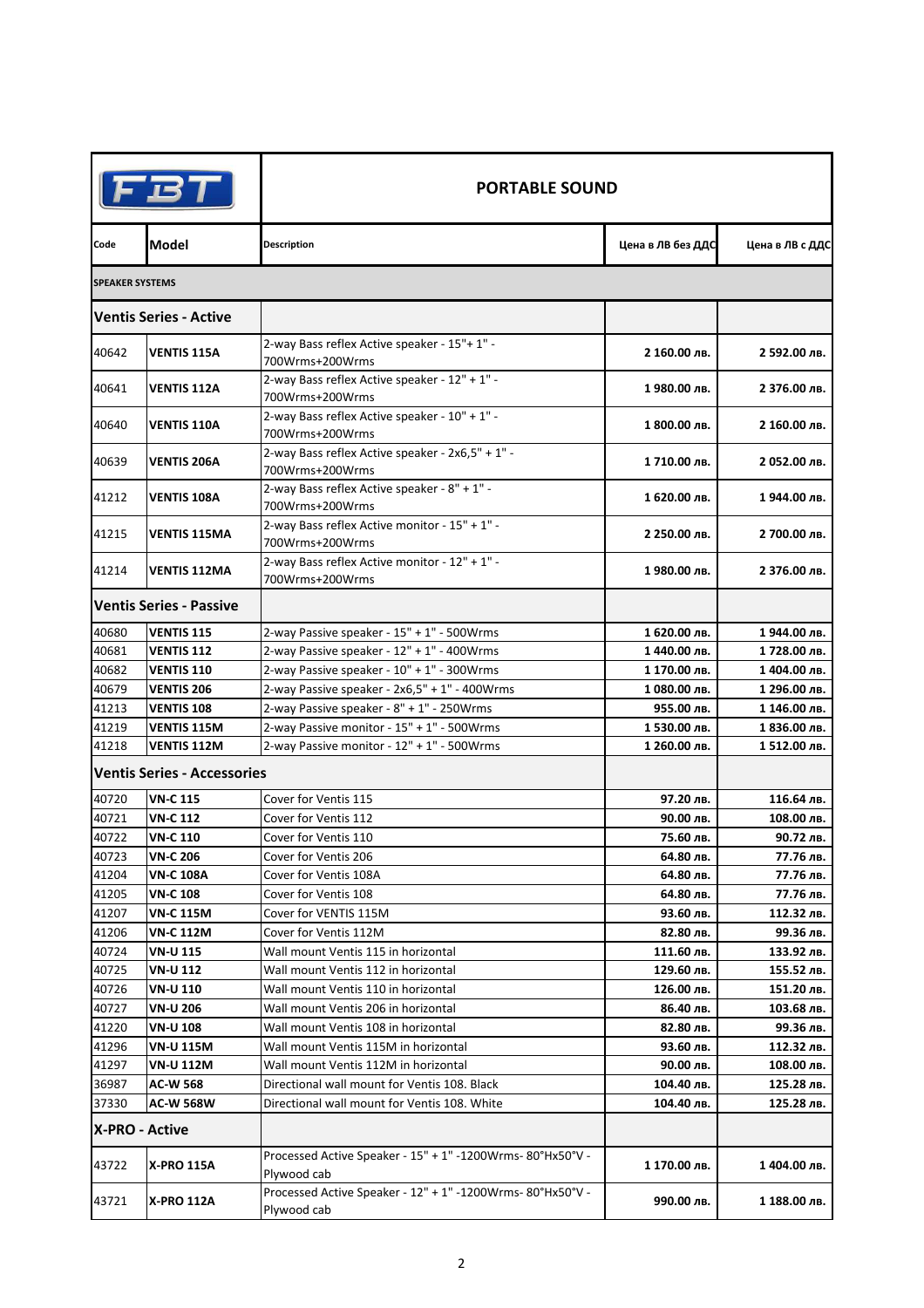| 43720          | <b>X-PRO 110A</b>                  | Processed Active Speaker - 10" + 1" -1200Wrms-80°Hx50°V -<br>Plywood cab       | 900.00 лв.   | 1080.00 лв.  |
|----------------|------------------------------------|--------------------------------------------------------------------------------|--------------|--------------|
| 43723          | X-PRO 112MA                        | 2-way Bass reflex Active Monitor - 12" + 1" - 1200Wrms - 80° -<br>Plywood cab  | 990.00 лв.   | 1 188.00 лв. |
| X-SUB - Active |                                    |                                                                                |              |              |
| 44146          | <b>X-SUB 118SA</b>                 | Bass reflex Active Subwoofer - 18" - 1200Wrms -Plywood cab                     | 1 800.00 лв. | 2 160.00 лв. |
| 44145          | <b>X-SUB 115SA</b>                 | Bass reflex Active Subwoofer - 15" - 1200Wrms -Plywood cab                     | 1 260.00 лв. | 1512.00 лв.  |
|                | X Series - Accessories             |                                                                                |              |              |
| 39486          | <b>XP-C 15</b>                     | Cover for X-PRO 115/15                                                         | 61.20 лв.    | 73.44 лв.    |
| 39487          | <b>XP-C 12</b>                     | Cover for X-PRO 112/12                                                         | 55.80 лв.    | 66.96 лв.    |
| 39488          | <b>XP-C 10</b>                     | Cover for X-PRO 110/10                                                         | 48.60 лв.    | 58.32 лв.    |
| 44161          | <b>XP-C 112M</b>                   | Cover for X-PRO 112M                                                           | 55.80 лв.    | 66.96 лв.    |
| 38894          | <b>XP-UH 15</b>                    | U bracket horizontal wall mount X-PRO 115/15                                   | 64.80 лв.    | 77.76 лв.    |
| 38893          | <b>XP-UH 12</b>                    | U bracket horizontal wall mount X-PRO 112/12                                   | 59.40 лв.    | 71.28 лв.    |
| 38892          | <b>XP-UH10</b>                     | U bracket horizontal wall mount X-PRO 110/10                                   | 54.00 лв.    | 64.80 лв.    |
| 44158          | <b>XP-UH 112M</b>                  | U bracket horizontal wall mount X-PRO 112M                                     | 59.40 лв.    | 71.28 лв.    |
| 44159          | <b>XS-C 118S</b>                   | Cover for X-SUB 118SA                                                          | 86.40 лв.    | 103.68 лв.   |
| 44160          | <b>XS-CH 118S</b>                  | Cover for X-SUB 118SA with wheels                                              | 86.40 лв.    | 103.68 лв.   |
| 41233          | <b>XS-C 15S</b>                    | Cover for X-SUB 115SA/15SA                                                     | 66.60 лв.    | 79.92 лв.    |
| 41234          | <b>XS-CH 15S</b>                   | Cover for X-SUB 115SA/15SA with wheels                                         | 66.60 лв.    | 79.92 лв.    |
| 38899          | <b>KW-X SUB</b>                    | Wheels Kit X-SUB                                                               | 104.40 лв.   | 125.28 лв.   |
|                | <b>Vertus Series - Active</b>      |                                                                                |              |              |
| 34549          | <b>CLA 604A</b>                    | 2-way Active Line Array Column - 6x4" + 4x1" -<br>400Wrms+100Wrms              | 1 800.00 лв. | 2 160.00 лв. |
| 36892          | CLA 604A W                         | 2-way Active Line Array Column-6x4"+4x1"-400Wrms+100Wrms Wh.<br><b>RAL9016</b> | 1 800.00 лв. | 2 160.00 лв. |
| 34548          | <b>CLA 208SA</b>                   | Active Bass reflex subwoofer - 2x8" - 600Wrms                                  | 1 620.00 лв. | 1944.00 лв.  |
| 36965          | CLA 208SA W                        | Active Bass reflex subwoofer - 2x8" - 600Wrms. White<br>RAL9016                | 1 620.00 лв. | 1 944.00 лв. |
| 40621          | <b>CS 1000</b>                     | Compact line array integr. system: 6x3" SAT + 12" SUB -<br>600Wrms+400Wrms     | 2 520.00 лв. | 3 024.00 лв. |
| 41021          | CS 1000 W                          | CS 1000 in White RAL9016 color                                                 | 2 520.00 лв. | 3 024.00 лв. |
|                | <b>Vertus Series - Accessories</b> |                                                                                |              |              |
| 40731          | VT-J 1000                          | Joint Bar 2x CS 1000 SAT                                                       | 165.60 лв.   | 198.72 лв.   |
| 41040          | VT-J 1000 W                        | Joint Bar 2x CS 1000 SAT. White RAL9016                                        | 165.60 лв.   | 198.72 лв.   |
| 40913          | VT-F 1000                          | Flying bar CS 1000                                                             | 97.20 лв.    | 116.64 лв.   |
| 41041          | VT-F 1000 W                        | Flying bar CS 1000. White RAL9016                                              | 97.20 лв.    | 116.64 лв.   |
| 36122          | VT-C 604                           | Cover for CLA 604                                                              | 75.60 лв.    | 90.72 лв.    |
| 37145          | VT-C 114                           | Cover for VT-SC 114                                                            | 75.60 лв.    | 90.72 лв.    |
| 37146          | VT-C 59                            | Cover for VT-SC 59                                                             | 57.60 лв.    | 69.12 лв.    |
| 36123          | VT-C 208                           | Cover for CLA 208                                                              | 82.80 лв.    | 99.36 лв.    |
| 41024          | VT-C 1000                          | Cover for CS 1000                                                              | 79.20 лв.    | 95.04 лв.    |
| 40730          | <b>VT-CB 1000</b>                  | Carrying Bag for CS 1000 suitable for Trolley                                  | 86.40 лв.    | 103.68 лв.   |
| 40912          | TR-100                             | Trolley for CS 1000                                                            | 144.00 лв.   | 172.80 лв.   |
| 35723          | VT-S 604                           | Stand Adapter for CLA 604                                                      | 64.80 лв.    | 77.76 лв.    |
| 37044          | VT-S 604 W                         | Stand Adapter for CLA 604. White RAL9016                                       | 64.80 лв.    | 77.76 лв.    |
| 35722          | VT-W 604                           | Directional wall mount for CLA 604                                             | 180.00 лв.   | 216.00 лв.   |
| 37043          | VT-W 604 W                         | Directional wall mount for CLA 604. White RAL9016                              | 180.00 лв.   | 216.00 лв.   |
| 40728          | VT-W 1000                          | Directional wall mount for CS 1000 SAT                                         | 144.00 лв.   | 172.80 лв.   |
| 41039          | VT-W 1000 W                        | Directional wall mount for CS 1000 SAT. White RAL9016                          | 144.00 лв.   | 172.80 лв.   |
| 37053          | VT-DS 604                          | Directional stand adapter for CLA 604                                          | 262.80 лв.   | 315.36 лв.   |
| 37054          | VT-DS 604 W                        | Directional stand adapter for CLA 604. White RAL9016                           | 262.80 лв.   | 315.36 лв.   |
| 36879          | VT-SC59 604                        | Stand coloumn H59cm for CLA 604                                                | 424.80 лв.   | 509.76 лв.   |
| 36883          | VT-SC59 604 W                      | Stand coloumn H59cm for CLA 604. White RAL9016                                 | 424.80 лв.   | 509.76 лв.   |
| 37041          | VT-SC114 604                       | Stand coloumn H114cm for CLA 604                                               | 525.60 лв.   | 630.72 лв.   |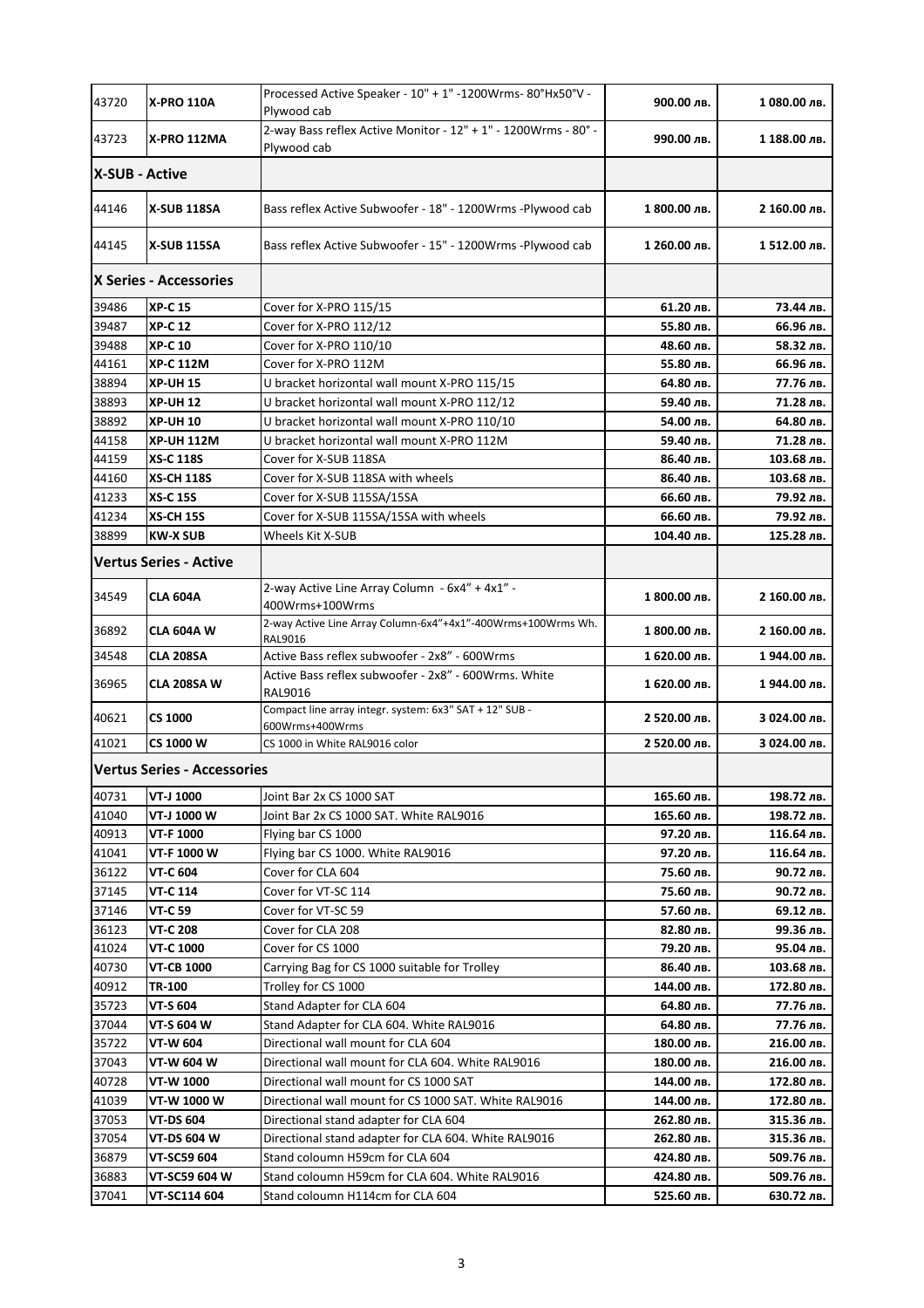| 37042 | VT-SC114 604 W                        | Stand coloumn H114cm for CLA 604. White RAL9016                                      | 525.60 лв.   | 630.72 лв.   |
|-------|---------------------------------------|--------------------------------------------------------------------------------------|--------------|--------------|
| 40732 | <b>VT-P 604 KIT</b>                   | Pin Lock Kit (4pcs) CLA 604                                                          | 194.40 лв.   | 233.28 лв.   |
|       | <b>Subline Series - Active</b>        |                                                                                      |              |              |
| 38774 | <b>SUBLINE 218SA</b>                  | Processed Bass reflex Active Subwoofer - 2x18" - 1200Wrms                            | 4 680.00 лв. | 5 616.00 лв. |
| 41221 | <b>SUBLINE 118SA</b>                  | Processed Bass reflex Active Subwoofer - 18" - 1200Wrms                              | 2 970.00 лв. | 3 564.00 лв. |
| 41222 | <b>SUBLINE 115SA</b>                  | Processed Bass reflex Active Subwoofer - 15" - 700Wrms                               | 2 070.00 лв. | 2 484.00 лв. |
| 41223 | <b>SUBLINE 112SA</b>                  | Processed Bass reflex Active Subwoofer - 12" - 700Wrms                               | 1710.00 лв.  | 2 052.00 лв. |
|       | <b>Subline Series - Passive</b>       |                                                                                      |              |              |
| 39456 | <b>SUBLINE 218S</b>                   | Passive Bass reflex Subwoofer - 2x18" - 1200Wrms                                     | 3 240.00 лв. | З 888.00 лв. |
| 41224 | <b>SUBLINE 118S</b>                   | Passive Bass reflex Subwoofer - 18" - 1200Wrms                                       | 1 890.00 лв. | 2 268.00 лв. |
| 41511 | <b>SUBLINE 115S</b>                   | Passive Bass reflex Subwoofer - 15" - 700Wrms                                        | 1530.00 лв.  | 1 836.00 лв. |
| 41512 | <b>SUBLINE 112S</b>                   | Passive Bass reflex Subwoofer - 12" - 700Wrms                                        | 1 260.00 лв. | 1512.00 лв.  |
|       | <b>Subline Series - Accessories</b>   |                                                                                      |              |              |
| 38897 | <b>SL-C 218S</b>                      | Cover Subline 218                                                                    | 216.00 лв.   | 259.20 лв.   |
| 38898 | <b>SL-CH 218S</b>                     | Cover Subline 218 with wheels                                                        | 216.00 лв.   | 259.20 лв.   |
| 41225 | <b>SL-C 118</b>                       | Cover Subline 118                                                                    | 154.80 лв.   | 185.76 лв.   |
| 41226 | <b>SL-CH 118</b>                      | Cover Subline 118 with wheels                                                        | 154.80 лв.   | 185.76 лв.   |
| 41227 | <b>SL-C 115</b>                       | Cover Subline 115                                                                    | 133.20 лв.   | 159.84 лв.   |
| 41228 | <b>SL-CH 115</b>                      | Cover Subline 115 with wheels                                                        | 133.20 лв.   | 159.84 лв.   |
| 41229 | <b>SL-C 112</b>                       | Cover Subline 112                                                                    | 93.60 лв.    | 112.32 лв.   |
|       | <b>StageMaxx Series - Active</b>      |                                                                                      |              |              |
| 35965 | StageMaxX 12MA                        | 2-way Bass reflex Active Stage monitor - 12"+ 1" -<br>400Wrms+100Wrms                | 1 530.00 лв. | 1 836.00 лв. |
| 36712 | StageMaxX 12MA W                      | 2-way Bass reflex Active Stage monitor - 12"+ 1" -<br>400Wrms+100Wrms. White RAL7035 | 1 530.00 лв. | 1 836.00 лв. |
|       | <b>StageMaxx Series - Accessories</b> |                                                                                      |              |              |
| 36065 | <b>SM-C 12</b>                        | Cover StageMaxX 12                                                                   | 100.80 лв.   | 120.96 лв.   |
| 36066 | <b>SM-U 12</b>                        | Wall mount StageMaxX 12 in horizontal                                                | 122.40 лв.   | 146.88 лв.   |
| 36735 | <b>SM-U 12 W</b>                      | Wall mount StageMaxX 12 in horizontal. White RAL7035                                 | 122.40 лв.   | 146.88 лв.   |
| 37099 | <b>SM-S 12</b>                        | U adapter 35mm                                                                       | 108.00 лв.   | 129.60 лв.   |
|       | <b>HiMaxx Series - Active</b>         |                                                                                      |              |              |
| 29796 | <b>HIMaxX 60A</b>                     | 2-way Bass reflex Active speaker - 15"+ 1,4" -<br>1100Wrms+250Wrms                   | 2 450.00 лв. | 2 940.00 лв. |
| 26937 | HIMaxX 40A                            | 2-way Bass reflex Active speaker - 12" + 1" -<br>1000Wrms+250Wrms                    | 1 890.00 лв. | 2 268.00 лв. |
| 29797 | HIMaxX 100SA                          | Active Subwoofer - 18" - 1200Wrms                                                    | 2 845.00 лв. | 3 414.00 лв. |
|       | <b>HiMaxx Series - Passive</b>        |                                                                                      |              |              |
| 29798 | HIMaxX 60                             | 2-way Passive speaker - 15" + 1,4" - 700Wrms                                         | 1580.00 лв.  | 1 896.00 лв. |
| 26938 | <b>HIMaxX 40</b>                      | 2-way Passive speaker - 12" + 1" - 500Wrms                                           | 1080.00 лв.  | 1 296.00 лв. |
|       | <b>HiMaxx Series - Accessories</b>    |                                                                                      |              |              |
| 15777 | V <sub>33</sub>                       | Cover HiMAxX 60                                                                      | 120.00 лв.   | 144.00 лв.   |
| 10186 | V 29                                  | Cover HiMAxX 40                                                                      | 80.00 лв.    | 96.00 лв.    |
| 29486 | V <sub>56</sub>                       | Cover HiMaxX 100                                                                     | 136.80 лв.   | 164.16 лв.   |
| 15771 | <b>BOX 104</b>                        | Wall mount HiMaxX 60 in horizontal                                                   | 169.20 лв.   | 203.04 лв.   |
| 15772 | <b>BOX 105</b>                        | Wall mount HiMaxX 60 in vertical                                                     | 136.80 лв.   | 164.16 лв.   |
| 10187 | <b>BOX 100</b>                        | Wall mount HiMaxX 40 in horizontal                                                   | 126.00 лв.   | 151.20 лв.   |
| 10188 | <b>BOX 101</b>                        | Wall mount HiMaxX 40 in vertical                                                     | 126.00 лв.   | 151.20 лв.   |
|       | <b>ProMaxx Series - Active</b>        |                                                                                      |              |              |
| 40603 | PROMaxX 114A                          | 2-way Bass reflex Active speaker - 14" + 1,4" -<br>700Wrms+200Wrms                   | 1765.00 лв.  | 2 118.00 лв. |
| 40604 | PROMaxX 112A                          | 2-way Bass reflex Active speaker - 12" + 1" -<br>700Wrms+200Wrms                     | 1440.00 лв.  | 1728.00 лв.  |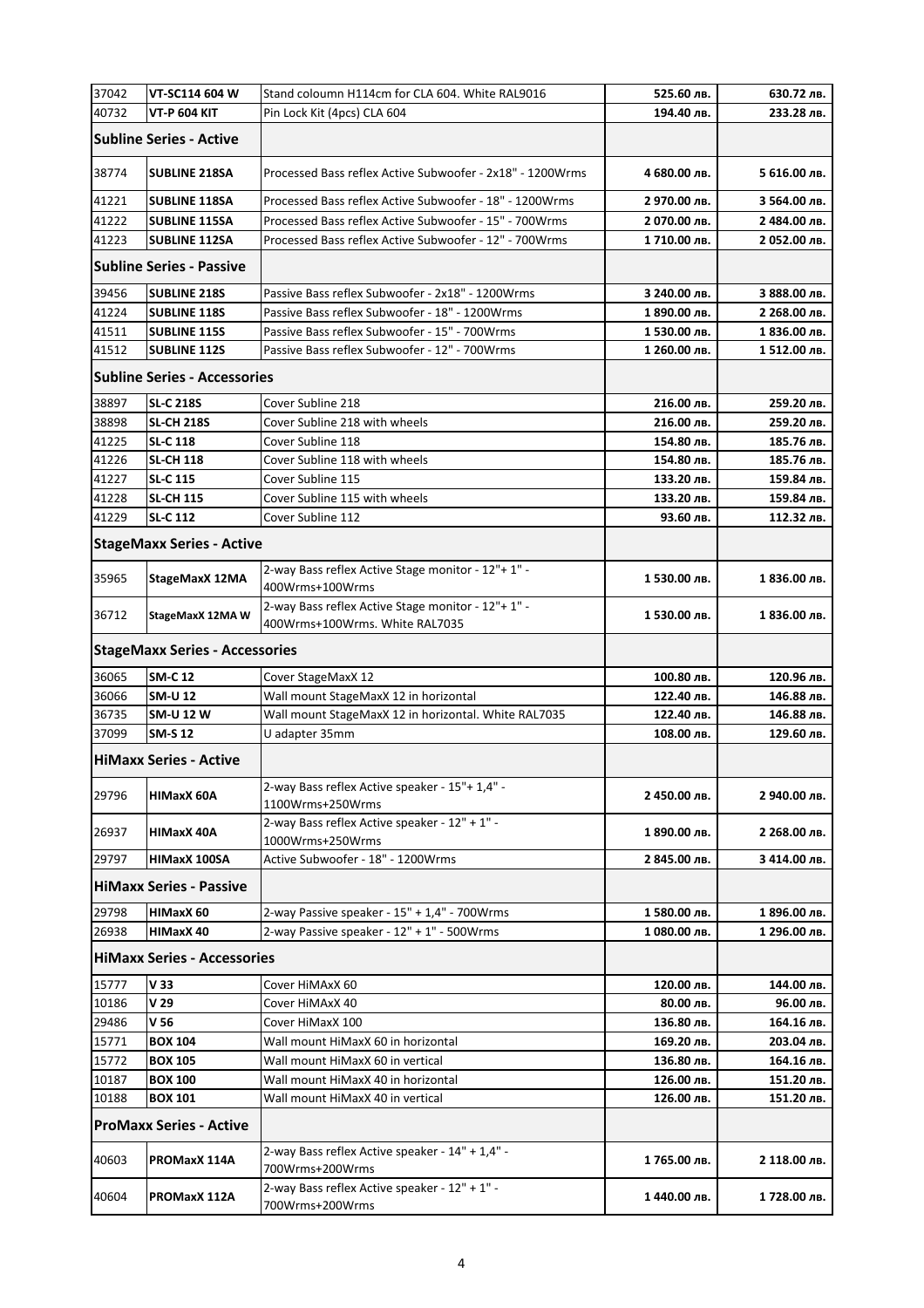| 40605 | PROMaxX 110A                        | 2-way Bass reflex Active speaker - 10" + 1" -<br>700Wrms+200Wrms                     | 1 260.00 лв.            | 1512.00 лв.             |
|-------|-------------------------------------|--------------------------------------------------------------------------------------|-------------------------|-------------------------|
| 33257 | PROMaxX 15SA                        | Active Subwoofer - 15" - 1200Wrms                                                    | 2 160.00 лв.            | 2 592.00 лв.            |
|       | <b>ProMaxx Series - Passive</b>     |                                                                                      |                         |                         |
| 40683 | PROMaxX 114                         | 2-way Passive speaker - 14" + 1,4" - 700Wrms                                         | 1 350.00 лв.            | 1 620.00 лв.            |
| 40684 | PROMaxX 112                         | 2-way Passive speaker - 12" + 1" - 400Wrms                                           | 900.00 лв.              | 1080.00 лв.             |
| 40685 | PROMaxX 110                         | 2-way Passive speaker - 10" + 1" - 300Wrms                                           | 810.00 лв.              | 972.00 лв.              |
|       | <b>ProMaxx Series - Accessories</b> |                                                                                      |                         |                         |
| 33326 | V 64                                | Cover PROMaxX and JMaxX 114, 112                                                     | 90.00 лв.               | 108.00 лв.              |
| 33325 | V <sub>63</sub>                     | Cover PROMaxX and JMaxX 110                                                          | 75.60 лв.               | 90.72 лв.               |
| 33327 | V <sub>65</sub>                     | Cover PROMaxX 15                                                                     | 104.40 лв.              | 125.28 лв.              |
| 33329 | <b>BOX 128</b>                      | Wall mount PROMaxX and JMaxX 114, 112 in horizontal                                  | 122.40 лв.              | 146.88 лв.              |
| 33328 | <b>BOX 127</b>                      | Wall mount PROMaxX and JMaxX 110 in horizontal                                       | 122.40 лв.              | 146.88 лв.              |
|       | <b>JMaxx Series - Active</b>        |                                                                                      |                         |                         |
|       |                                     | 2-way Bass reflex Active speaker - 14" + 1" -                                        |                         |                         |
| 42632 | JMaxX 114A                          | 700Wrms+200Wrms                                                                      | 1 170.00 лв.            | 1404.00 лв.             |
|       |                                     | 2-way Bass reflex Active speaker - 12" + 1" -                                        |                         |                         |
| 42603 | JMaxX 112A                          | 700Wrms+200Wrms                                                                      | 1 080.00 лв.            | 1 296.00 лв.            |
| 42604 | JMaxX 110A                          | 2-way Bass reflex Active speaker - 10" + 1" -<br>700Wrms+200Wrms                     | 990.00 лв.              | 1 188.00 лв.            |
|       | <b>JMaxx Series - Accessories</b>   |                                                                                      |                         |                         |
| 33326 | V <sub>64</sub>                     |                                                                                      |                         |                         |
| 33325 | V 63                                | Cover PROMaxX and JMaxX 114, 112                                                     | 90.00 лв.               | 108.00 лв.              |
| 33329 | <b>BOX 128</b>                      | Cover PROMaxX and JMaxX 110<br>Wall mount PROMaxX and JMaxX 114, 112 in horizontal   | 75.60 лв.<br>122.40 лв. | 90.72 лв.<br>146.88 лв. |
| 33328 |                                     | Wall mount PROMaxX and JMaxX 110 in horizontal                                       | 122.40 лв.              | 146.88 лв.              |
|       | <b>BOX 127</b>                      |                                                                                      |                         |                         |
|       | J Series - Active                   |                                                                                      |                         |                         |
| 37704 | J 15A                               | $2$ -way Active speaker - $15" + 1"$ - 350Wrms+100Wrms                               | 1080.00 лв.             | 1 296.00 лв.            |
| 37714 | J 12A                               | 2-way Active speaker - 12" + 1" - 350Wrms+100Wrms                                    | 990.00 лв.              | 1 188.00 лв.            |
| 37689 | J 8A                                | 2-way Active speaker - 8" + 1" - 200Wrms+50Wrms                                      | 720.00 лв.              | 864.00 лв.              |
| 37906 | J 8A W                              | 2-way Active speaker - 8" + 1" - 200Wrms+50Wrms. White<br>RAL9016                    | 720.00 лв.              | 864.00 лв.              |
| 37687 | J 5A                                | 2-way Active speaker - 5" + 1" - 80Wrms+40Wrms                                       | 470.00 лв.              | 564.00 лв.              |
| 37905 | J 5A W                              | 2-way Active speaker - 5" + 1" - 80Wrms+40Wrms. White<br>RAL9016                     | 470.00 лв.              | 564.00 лв.              |
| 37919 | <b>DJ 15A</b>                       | 2-way Active speaker - 15" + 1" - 350Wrms+100Wrms                                    | 1025.00 лв.             | 1 230.00 лв.            |
|       | J Series - Passive                  |                                                                                      |                         |                         |
| 37833 | J <sub>15</sub>                     | 2-way Passive speaker - 15" + 1" - 300Wrms                                           | 720.00 лв.              | 864.00 лв.              |
| 37832 | J <sub>12</sub>                     | 2-way Passive speaker - 12" + 1" - 300Wrms                                           | 630.00 лв.              | 756.00 лв.              |
| 37831 | J 8                                 | 2-way Passive speaker - 8" + 1" - 160Wrms                                            | 435.00 лв.              | 522.00 лв.              |
| 37908 | J 8 W                               | 2-way Passive speaker - 8" + 1" - 160Wrms. White RAL9016                             | 435.00 лв.              | 522.00 лв.              |
| 37830 | J 5                                 | 2-way Passive speaker - 5" + 1" - 80Wrms                                             | 255.00 лв.              | 306.00 лв.              |
| 37907 | J 5 W                               | 2-way Passive speaker - 5" + 1" - 80Wrms. White RAL9016                              | 255.00 лв.              | 306.00 лв.              |
| 37834 | J 5T                                | 2-way Passive speaker - 5" + 1" - 50Wrms - 70V/100V                                  | 342.00 лв.              | 410.40 лв.              |
| 37909 | J 5T W                              | 2-way Passive speaker - 5" + 1" - 50Wrms - 70V/100V line tr. White                   | 342.00 лв.              | 410.40 лв.              |
|       | J Series - Accessories              | RAL9016                                                                              |                         |                         |
|       |                                     |                                                                                      |                         |                         |
| 18614 | V 38                                | Cover J 15/12                                                                        | 90.00 лв.               | 108.00 лв.              |
| 18613 | V 37                                | Cover J 8                                                                            | 80.00 лв.               | 96.00 лв.               |
| 18612 | V 36                                | Cover for 2 x J 5                                                                    | 68.40 лв.               | 82.08 лв.               |
| 18602 | <b>BOX 112</b>                      | Wall mount J 15/12 in horizontal                                                     | 93.60 лв.               | 112.32 лв.              |
| 18567 | $SI-8$<br>SJ-8 WHT                  | Directional wall mount for J 8                                                       | 100.80 лв.              | 120.96 лв.              |
| 39177 | SJ-8U                               | Directional wall mount for J 8. White RAL9016<br>U bracket horizontal wall mount J 8 | 100.80 лв.              | 120.96 лв.              |
| 18568 |                                     |                                                                                      | 54.00 лв.               | 64.80 лв.               |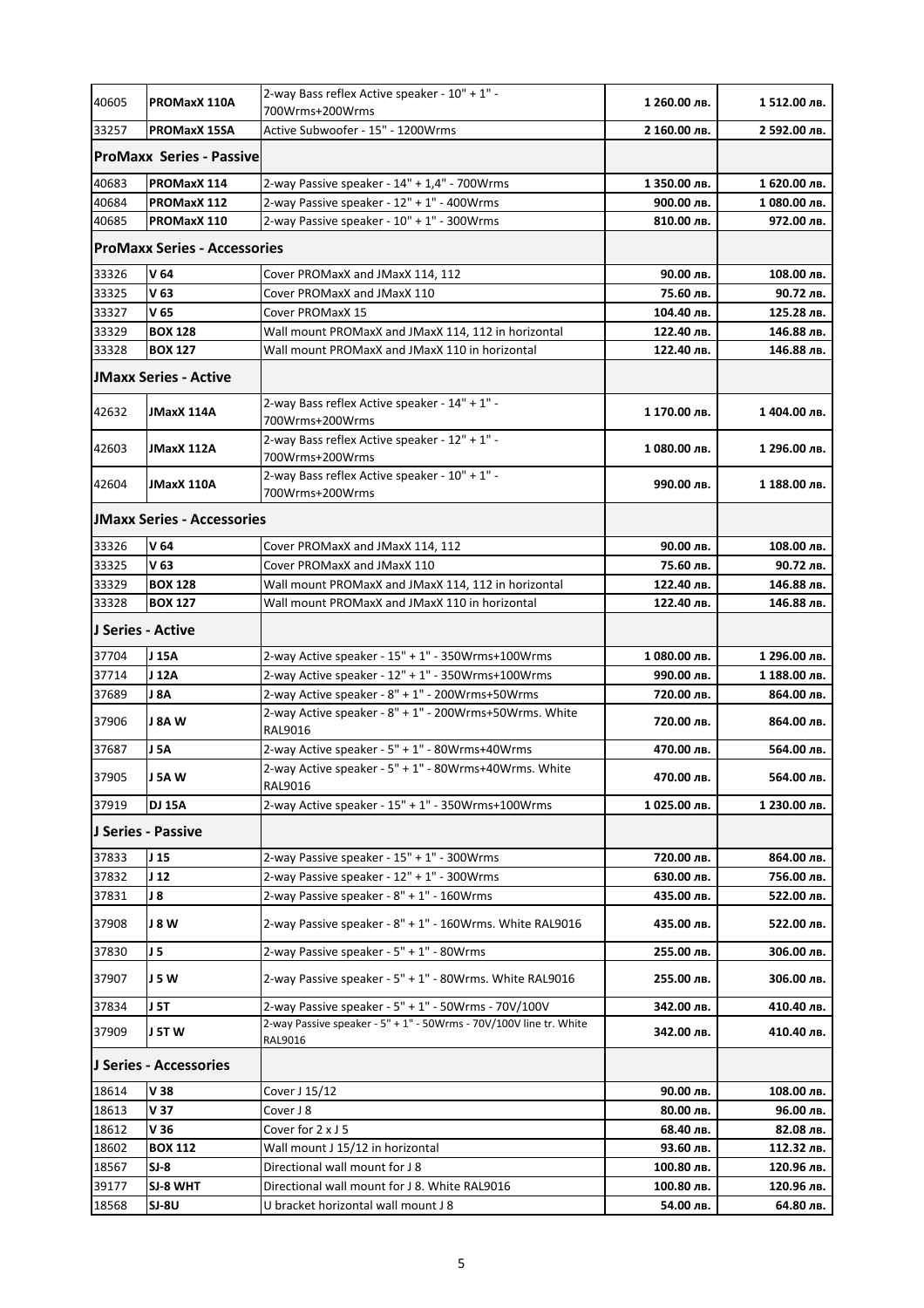| 38464                  | SJ-8U WHT              | U bracket horizontal wall mount J 8. White RAL9016                        | 54.00 лв.    | 64.80 лв.    |
|------------------------|------------------------|---------------------------------------------------------------------------|--------------|--------------|
| 18569                  | $SI-8T$                | Adjustable metal "T" stand for No. 2 J 8                                  | 93.60 лв.    | 112.32 лв.   |
| 18570                  | AJ-8                   | Adapter from $\emptyset$ 35 mm to $\emptyset$ 25 mm J 8                   | 36.00 лв.    | 43.20 лв.    |
| 18522                  | $SI-5$                 | Directional wall mount for J 5                                            | 75.60 лв.    | 90.72 лв.    |
| 38321                  | SJ-5 WHT               | Directional wall mount for J 5. White RAL9016                             | 75.60 лв.    | 90.72 лв.    |
| 18523                  | SJ-5U                  | U bracket horizontal wall mount J 5                                       | 39.60 лв.    | 47.52 лв.    |
| 38465                  | <b>SJ-5U WHT</b>       | U bracket horizontal wall mount J 5. White RAL9016                        | 39.60 лв.    | 47.52 лв.    |
| 18527                  | $SI-5T$                | Adjustable metal "T" stand for No. 2 J 5                                  | 82.80 лв.    | 99.36 лв.    |
| 18526                  | <b>SJ-5C W</b>         | White metal frame for ceiling/wall installation J 5. White                | 28.80 лв.    |              |
|                        |                        | RAL9016                                                                   |              | 34.56 лв.    |
| 18532                  | $AJ-5$                 | MS 30BK Adapter for fixing purposes J 5                                   | 14.40 лв.    | 17.28 лв.    |
| <b>X-LITE - Active</b> |                        |                                                                           |              |              |
| 43544                  | X-LITE 115A            | 2-way Bass reflex Active speaker - 15" + 1" - 1200Wrms -<br>90°Hx60°V     | 990.00 лв.   | 1 188.00 лв. |
| 43543                  | X-LITE 112A            | 2-way Bass reflex Active speaker - 12" + 1" - 1200Wrms -<br>90°Hx60°V     | 810.00 лв.   | 972.00 лв.   |
| 43542                  | <b>X-LITE 110A</b>     | 2-way Bass reflex Active speaker - 10" + 1" - 1200Wrms -<br>90°Hx60°V     | 720.00 лв.   | 864.00 лв.   |
|                        | X Series - Accessories |                                                                           |              |              |
| 39489                  | <b>XL-C15</b>          | Cover for X-LITE 115/15                                                   | 61.20 лв.    | 73.44 лв.    |
| 39490                  | <b>XL-C12</b>          | Cover for X-LITE 112/12                                                   | 54.00 лв.    | 64.80 лв.    |
| 39491                  | <b>XL-C10</b>          | Cover for X-LITE 110/10                                                   | 48.60 лв.    | 58.32 лв.    |
| 38891                  | <b>XL-UH 15</b>        | U bracket horizontal wall mount X-LITE 115/15                             | 64.80 лв.    | 77.76 лв.    |
| 38904                  | <b>XL-UV 15</b>        | U bracket vertical wall mount X-LITE 115/15                               | 54.00 лв.    | 64.80 лв.    |
| 38890                  | <b>XL-UH 12</b>        | U bracket horizontal wall mount X-LITE 112/12                             | 59.40 лв.    | 71.28 лв.    |
| 38903                  | <b>XL-UV 12</b>        | U bracket vertical wall mount X-LITE 112/12                               | 48.60 лв.    | 58.32 лв.    |
| 38889                  | <b>XL-UH 10</b>        | U bracket horizontal wall mount X-LITE 110/10                             | 54.00 лв.    | 64.80 лв.    |
| 38902                  | <b>XL-UV 10</b>        | U bracket vertical wall mount X-LITE 110/10                               | 43.20 лв.    | 51.84 лв.    |
| 44159                  | <b>XS-C 118S</b>       | Cover for X-SUB 118SA                                                     | 86.40 лв.    | 103.68 лв.   |
| 44160                  | <b>XS-CH 118S</b>      | Cover for X-SUB 118SA with wheels                                         | 86.40 лв.    | 103.68 лв.   |
| 41233                  | <b>XS-C 15S</b>        | Cover for X-SUB 115SA/15SA                                                | 66.60 лв.    | 79.92 лв.    |
| 41234                  | <b>XS-CH 15S</b>       | Cover for X-SUB 115SA/15SA with wheels                                    | 66.60 лв.    | 79.92 лв.    |
| 38899                  | <b>KW-X SUB</b>        | Wheels Kit X-SUB                                                          | 104.40 лв.   | 125.28 лв.   |
| <b>Amico Series</b>    |                        |                                                                           |              |              |
| 33187                  | AMICO 10 USB           | Processed Active Sound System: 15" + 2x(6,5"+1") - 500Wrms +<br>2x150Wrms | 3 150.00 лв. | 3 780.00 лв. |
| 20698                  | AMICO KIT              | Bag + 2x Speaker stands + Cables for Amico 10 USB                         | 216.00 лв.   | 259.20 лв.   |
| 23373                  | V 44                   | Cover AMICO 10 USB                                                        | 115.20 лв.   | 138.24 лв.   |
|                        |                        | <b>Digital Processors, Matrix and Amplifiers</b>                          |              |              |
| 34325                  | <b>DLM-26</b>          | 2 In x 6 Out Digital Loudspeaker Management processor                     | 1460.00 лв.  | 1752.00 лв.  |
| 38885                  | <b>DMM8008</b>         | Digital Matrix 8x8                                                        | 3 625.00 лв. | 4 350.00 лв. |
| 38929                  | <b>WP8008</b>          | Wall panel control for DMM8008                                            | 465.00 лв.   | 558.00 лв.   |
| 39697                  | AX 3000                | 2 Ch. Power Amp - 2x1500Wrms (4ohm) - 3000Wrms (8ohm<br>bridge)           | 1 675.00 лв. | 2 010.00 лв. |
| 39696                  | AX 2000                | 2 Ch. Power Amp - 2x1000Wrms (4ohm) - 2000Wrms (8ohm<br>bridge)           | 1 225.00 лв. | 1 470.00 лв. |
| 39695                  | AX 1200                | 2 Ch. Power Amp - 2x600Wrms (4ohm) - 1200Wrms (8ohm<br>bridge)            | 865.00 лв.   | 1 038.00 лв. |
| 39694                  | AX 800                 | 2 Ch. Power Amp - 2x400Wrms (4ohm) - 800Wrms (8ohm<br>bridge)             | 655.00 лв.   | 786.00 лв.   |
|                        | <b>ACCESSORIES</b>     |                                                                           |              |              |
| <b>Metal</b>           |                        |                                                                           |              |              |
| 39321                  | <b>MSA 100BK</b>       | Microphone stand metal base and swivel                                    | 66.60 лв.    | 79.92 лв.    |
| 39322                  | <b>MSA 200BK</b>       | Professional Steel Microphone Stand                                       | 77.40 лв.    | 92.88 лв.    |
| 39323                  | <b>MSA 180BK</b>       | Microphone Stand with tripod polycarbonate base                           | 50.40 лв.    | 60.48 лв.    |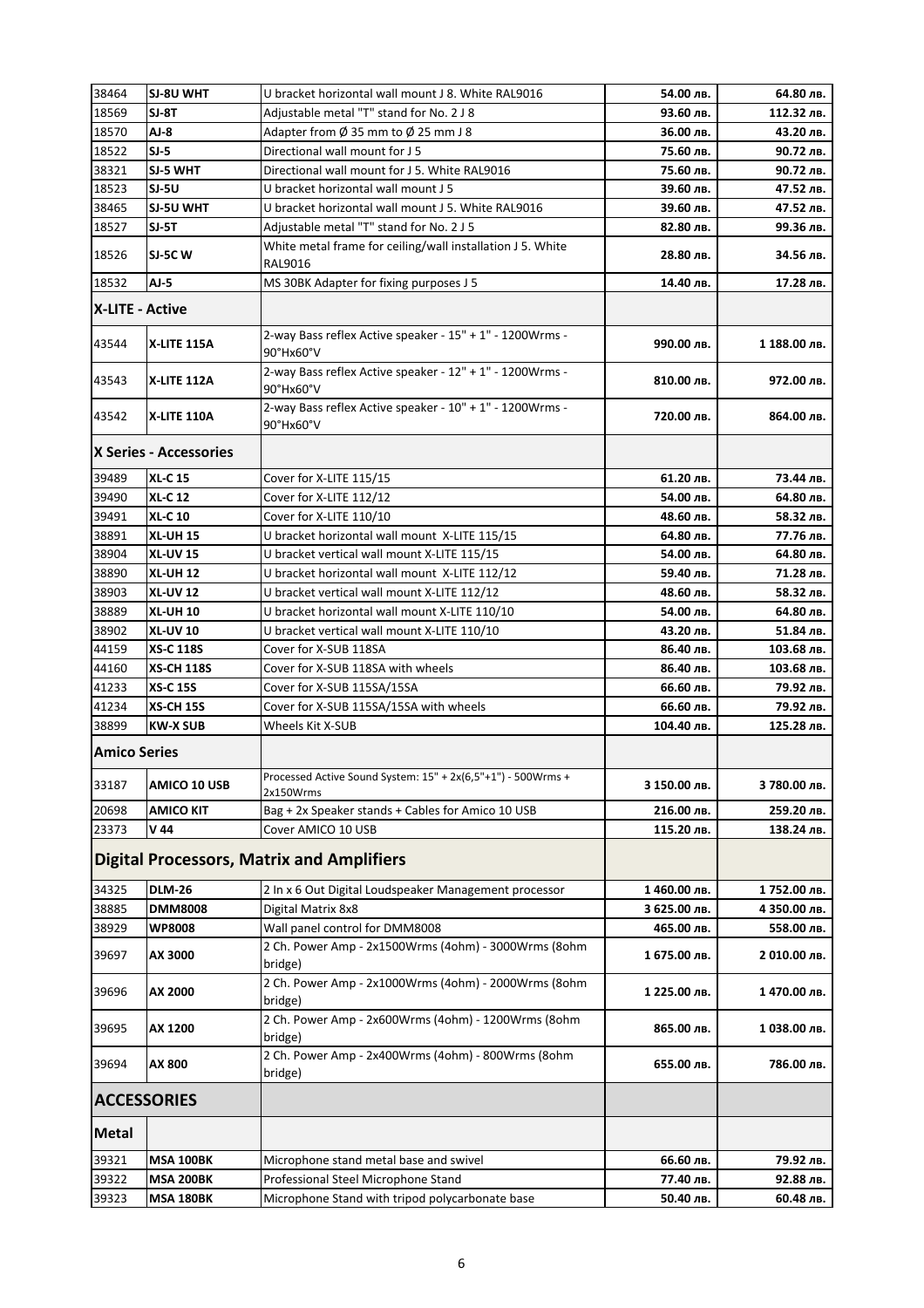| 39324 | MSA400BK                             | Straight Microphone Stand with heavy, round cast-iron base                                              | 63.00 лв.     | 75.60 лв.     |  |  |
|-------|--------------------------------------|---------------------------------------------------------------------------------------------------------|---------------|---------------|--|--|
| 39325 | DTA500BK                             | Table Top Microphone stand                                                                              | 46.80 лв.     | 56.16 лв.     |  |  |
| 39326 | MSA 300BK                            | Professional Aluminium air-cushioned Speaker Stand                                                      | 102.60 лв.    | 123.12 лв.    |  |  |
| 39328 | <b>MSA 325BK</b>                     | Professional Steel Speaker Stand                                                                        | 84.60 лв.     | 101.52 лв.    |  |  |
| 39327 | <b>MSA 310BK</b>                     | Professional Steel Speaker Stand                                                                        | 79.20 лв.     | 95.04 лв.     |  |  |
| 39330 | <b>MSA 220BK</b>                     | Telescopic Speaker Pole with thread                                                                     | 34.20 лв.     | 41.04 лв.     |  |  |
| 39331 | <b>MSABAG</b>                        | Professional speaker bag                                                                                | 27.90 лв.     | 33.48 лв.     |  |  |
| 39332 | <b>WMA 560BK</b>                     | Wall-mount heavy-duty steel Speaker bracket                                                             | 63.00 лв.     | 75.60 лв.     |  |  |
| 36636 | <b>FMS 220</b>                       | Adjustable speaker pole with thread                                                                     | 70.20 лв.     | 84.24 лв.     |  |  |
| 36723 | <b>FMS 220 W</b>                     | Adjustable speaker pole with thread. White RAL9016                                                      | 70.20 лв.     | 84.24 лв.     |  |  |
| 30423 | <b>KW-HM80</b>                       | Wheels Kit HiMaxx100, PROMaxx15, Subline 115                                                            | 100.80 лв.    | 120.96 лв.    |  |  |
| 25197 | <b>KBW-1004S</b>                     | Wheels Kit Mitus 218, 118, 121, Subline 218, 118: 4wheels<br>w/brake                                    | 198.00 лв.    | 237.60 лв.    |  |  |
|       | <b>VARIABLE CURVATURE LINE ARRAY</b> |                                                                                                         |               |               |  |  |
|       |                                      | Bi-amped 3way Line Array - 2x14"+ 2x1,4" -                                                              |               |               |  |  |
| 42655 | <b>MYRA 214L</b>                     | 1600Wrms+640Wrms                                                                                        | 10 800.00 лв. | 12 960.00 лв. |  |  |
| 42656 | <b>MYRA 218S</b>                     | Reflex Loaded Subwoofer - 2x18" - 3000Wrms                                                              | 7 920.00 лв.  | 9 504.00 лв.  |  |  |
|       |                                      | Active line array - 2x10" + 2x1"- 800Wrms+400Wrms -                                                     |               |               |  |  |
| 44258 | <b>MUSE 210LND</b>                   | <b>INFINITO Network - Dante</b>                                                                         | 5 620.00 лв.  | 6 744.00 лв.  |  |  |
| 44599 | <b>MUSE 210LN</b>                    | Active line array - 2x10" + 2x1"- 800Wrms+400Wrms -<br>INFINITO Network                                 | 5 400.00 лв.  | 6 480.00 лв.  |  |  |
| 44259 | <b>MUSE 118FSND</b>                  | Cardioid-Arrayable Flyable Passive Subw. -1x18" -1600Wrms<br>(front version) - INFINITO Network - Dante | 6 520.00 лв.  | 7 824.00 лв.  |  |  |
| 44260 | <b>MUSE 118FSCND</b>                 | Cardioid-Arrayable Flyable Passive Subw. -1x18" -1600Wrms<br>(rear version) - INFINITO Network - Dante  | 6 520.00 лв.  | 7 824.00 лв.  |  |  |
| 44600 | <b>MUSE 118FSN</b>                   | Cardioid-Arrayable Flyable Passive Subw. -1x18" -1600Wrms<br>(front version) - INFINITO Network         | 6 300.00 лв.  | 7 560.00 лв.  |  |  |
| 44601 | <b>MUSE 118FSCN</b>                  | Cardioid-Arrayable Flyable Passive Subw. -1x18" -1600Wrms<br>(rear version) - INFINITO Network          | 6 300.00 лв.  | 7 560.00 лв.  |  |  |
| 44364 | <b>MUSE 218SND</b>                   | Processed Bass reflex Active Subwoofer - 2x18" - 4000Wrms -<br>INFINITO Network - Dante                 | 7 920.00 лв.  | 9 504.00 лв.  |  |  |
| 44598 | <b>MUSE 218SN</b>                    | Processed Bass reflex Active Subwoofer - 2x18" - 4000Wrms -<br><b>INFINITO Network</b>                  | 7 705.00 лв.  | 9 246.00 лв.  |  |  |
| 39457 | <b>MUSE 210L</b>                     | Passive line array - 2x10"LF + 2x1"HF- 600Wrms+300Wrms                                                  | 3 385.00 лв.  | 4 062.00 лв.  |  |  |
| 39679 | <b>MUSE 118FS</b>                    | Cardioid-Arrayable Flyable Passive Subw. -1x18" -1200Wrms<br>(front version)                            | 4 410.00 лв.  | 5 292.00 лв.  |  |  |
| 39714 | <b>MUSE 118FSC</b>                   | Cardioid-Arrayable Flyable Passive Subw. -1x18" -1200Wrms<br>(rear version)                             | 4 410.00 лв.  | 5 292.00 лв.  |  |  |
| 44577 | <b>MUSE 218S</b>                     | Bass reflex Passive Subwoofer - 2x18" - 4000Wrms                                                        | 4 970.00 лв.  | 5 964.00 лв.  |  |  |
| 44255 | VHA 406ND                            | Vertical Horizontal Active Array - 4x6,5" + 1,4" -<br>800Wrms+400Wrms - INFINITO Network - Dante        | 5 260.00 лв.  | 6 312.00 лв.  |  |  |
| 44602 | VHA 406N                             | Vertical Horizontal Active Array - 4x6,5" + 1,4" -<br>800Wrms+400Wrms - INFINITO Network                | 5 040.00 лв.  | 6 048.00 лв.  |  |  |
| 41741 | VHA 406 A                            | Vertical Horizontal Active Array - 4x6,5" + 1,4" -<br>600Wrms+300Wrms                                   | 3 960.00 лв.  | 4 752.00 лв.  |  |  |
| 44256 | VHA 112SND                           | Vertical Horizontal Flyable Active Subwoofer - 1x12" -<br>1600Wrms - INFINITO Network - Dante           | 5 080.00 лв.  | 6 096.00 лв.  |  |  |
| 44603 | VHA 112SN                            | Vertical Horizontal Flyable Active Subwoofer - 1x12" -<br>1600Wrms - INFINITO Network                   | 4 860.00 лв.  | 5 832.00 лв.  |  |  |
| 41791 | VHA 112 SA                           | Vertical Horizontal Flyable Active Subwoofer - 1x12" -<br>1200Wrms                                      | 3 780.00 лв.  | 4 536.00 лв.  |  |  |
| 44257 | VHA 118SND                           | Processed Bass reflex Active Subwoofer - 1x18" - 2500Wrms -<br><b>INFINITO Network - Dante</b>          | 5 940.00 лв.  | 7 128.00 лв.  |  |  |
| 44604 | VHA 118SN                            | Processed Bass reflex Active Subwoofer - 1x18" - 2500Wrms -<br><b>INFINITO Network</b>                  | 5 725.00 лв.  | 6 870.00 лв.  |  |  |
| 41792 | VHA 118 SA                           | Processed Bass reflex Active Subwoofer - 1x18" - 2500Wrms                                               | 5 220.00 лв.  | 6 264.00 лв.  |  |  |
| 31708 | MITUS 206LA                          | Active line array - $2x6.5" + 1.4" - 600W$ rms+300Wrms                                                  | 2 520.00 лв.  | 3 024.00 лв.  |  |  |
| 31709 | MITUS 212FSA                         | Processed Flyable Active Subwoofer - 2x12" - 1200Wrms                                                   | 3 510.00 лв.  | 4 212.00 лв.  |  |  |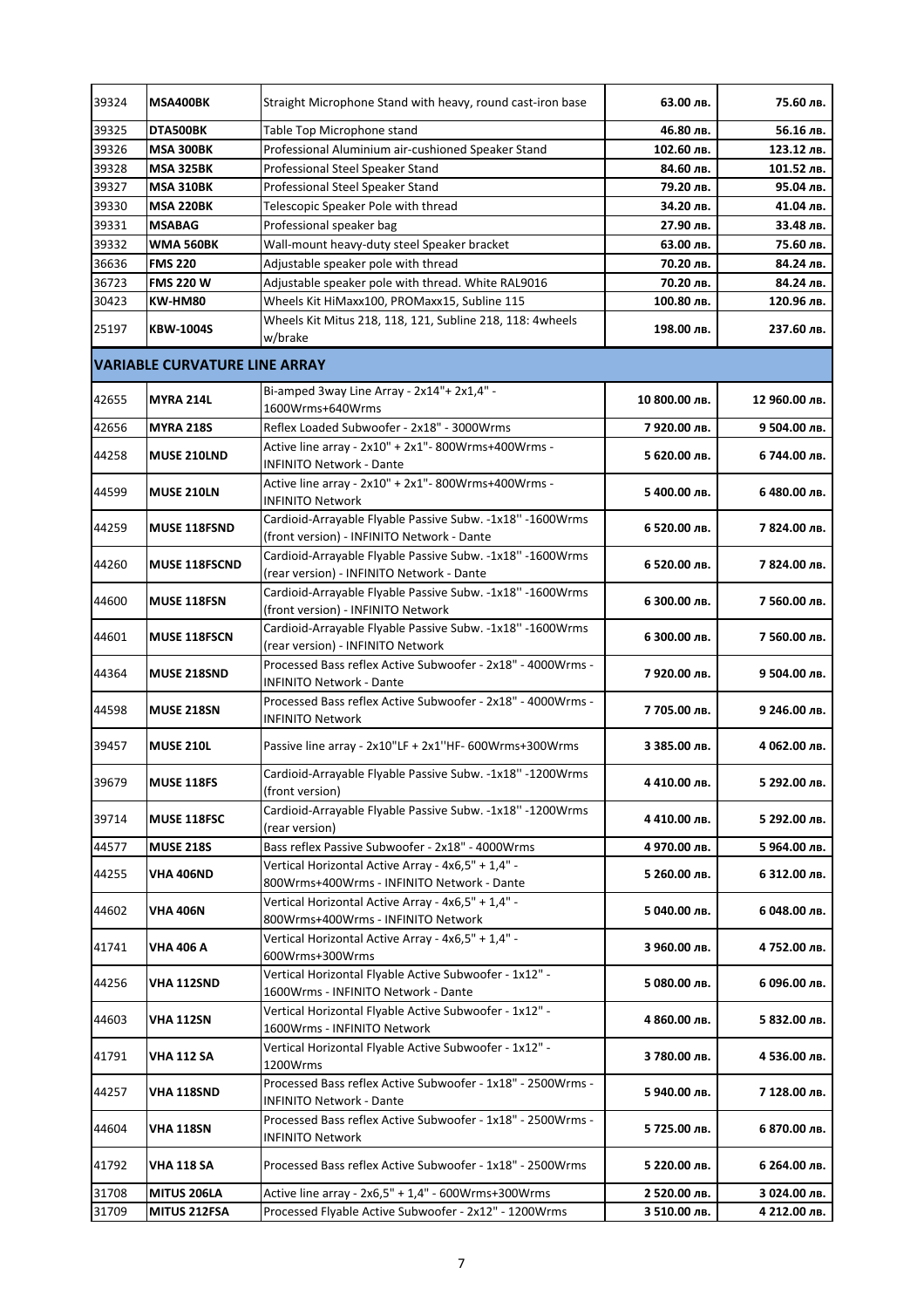| 39715<br><b>MITUS 118FSCA</b><br>3 780.00 лв.<br>4 536.00 лв.<br>(rear version)<br>Passive Line Array - 2x6,5" + 1,4" - 500Wrms+150Wrms<br>32085<br><b>MITUS 206L</b><br>1 800.00 лв.<br>2 160.00 лв.<br>Flyable Passive Subwoofer - 2x12" - 1000Wrms<br>32086<br><b>MITUS 212FS</b><br>2 470.00 лв.<br>2 964.00 лв.<br>Cardioid-Arrayable Flyable Passive Subw. -1x18" -1200Wrms<br>39683<br><b>MITUS 118FS</b><br>2 880.00 лв.<br>3 456.00 лв.<br>(front version)<br>Cardioid-Arrayable Flyable Passive Subw. -1x18" -1200Wrms<br>39716<br><b>MITUS 118FSC</b><br>2 880.00 лв.<br>3 456.00 лв.<br>(rear version)<br><b>Accessories</b><br>43901<br><b>MR-F 214</b><br>Flying bar for flown configurations Myra 214L<br>5 202.00 лв.<br>6 242.40 лв.<br>44227<br><b>MR-FJ 214</b><br>Rigging accessory for azimuth adjustment Myra 214L<br>1098.00 лв.<br>1 317.60 лв.<br>44228<br>MR-J 214<br>Pull-back compression frame Myra 214L<br>990.00 лв.<br>1 188.00 лв.<br>43898<br><b>MR-T 214</b><br>Dolly transport or groud stack installation Myra 214L<br>2 880.00 лв.<br>3 456.00 лв.<br>44591<br><b>MR-P 214</b><br>Extension feet for dolly transport Myra 214L<br>1512.00 лв.<br>1 814.40 лв.<br>44592<br><b>MR-CT 214</b><br>Top cover Myra 214L<br>468.00 лв.<br>561.60 лв.<br>44365<br><b>MR-C 214x4</b><br>Cover for 4pcs x Myra 214L<br>576.00 лв.<br>691.20 лв.<br>44366<br>MR-C 218x2<br>Cover for 2pcs x Myra 218S<br>691.20 лв.<br>829.44 лв.<br>43902<br><b>MR-F 218</b><br>Flying bar for flown configurations Myra 218S<br>1 278.00 лв.<br>1 533.60 лв.<br>43897<br><b>MR-T 218</b><br>Dolly transport or ground stack installation Myra 218S<br>З 114.00 лв.<br>3 736.80 лв.<br>38834<br><b>MS-F 210</b><br>Flying bar Muse 210<br>1 656.00 лв.<br>1987.20 лв.<br>38886<br><b>MS-T 210</b><br>Trolley for 4 x Muse 210<br>684.00 лв.<br>820.80 лв.<br>39401<br>Metal Bracket to fix MS-F 210To Subline 218/ Mitus 218<br>MS-J 210<br>86.40 лв.<br>103.68 лв.<br>39340<br><b>MS-C 210</b><br>Muse 210/Muse 118Rain Cover<br>115.20 лв.<br>138.24 лв.<br>39519<br><b>MS-C 210X4F</b><br>Cover for 4pcs Muse 210 on trolley<br>262.80 лв.<br>315.36 лв.<br>40837<br><b>MS-C 118FSA</b><br>Cover for Muse 118<br>162.00 лв.<br>194.40 лв.<br>40733<br><b>MS-P 210 KIT</b><br>Pin Lock Kit (4pcs) Muse 210<br>172.80 лв.<br>207.36 лв.<br>39675<br><b>MS-FK 210</b><br>Flight-case for 2 x Muse 210<br>1 386.00 лв.<br>1 663.20 лв.<br>41779<br><b>VHA-F406</b><br>Flying bar for vertical configuration VHA 406<br>907.20 лв.<br>756.00 лв.<br>41780<br><b>VHA-FH 406-1</b><br>Flying bar for horizontal configuration 1x VHA 406<br>216.00 лв.<br>259.20 лв.<br>41781<br><b>VHA-FH 406-5</b><br>Flying bar for horizontal configuration 2 to 5 x VHA 406<br>1 008.00 лв.<br>1 209.60 лв.<br>Metal base to ground VHA406/VHA112 array and stack on VHA<br>41783<br><b>VHA-B 406</b><br>828.00 лв.<br>993.60 лв.<br>118<br>41782<br><b>VHA-S 406</b><br>Cluster bracket with speaker pole for 1x VHA 406<br>561.60 лв.<br>468.00 лв.<br>Trolley for 3x VHA406/VHA112 and metal base to ground 4x<br>42126<br><b>VHA-T 406</b><br>2 070.00 лв.<br>2 484.00 лв.<br>VHA406/VHA112<br>42590<br><b>VHA-T118</b><br>Trolley for 1x VHA118<br>698.40 лв.<br>838.08 лв.<br>42408<br><b>VHA-RC 406</b><br>VHA 406 Rain Cover<br>115.20 лв.<br>138.24 лв.<br>42409<br><b>VHA-RC 118</b><br>VHA 118 Rain Cover<br>151.20 лв.<br>126.00 лв.<br>41958<br>VHA-C 406/112<br>VHA 406/112 cover<br>97.20 лв.<br>116.64 лв.<br>42449<br><b>VHA-C 406X3</b><br>Cover for 3x VHA 406<br>208.80 лв.<br>250.56 лв.<br>41959<br><b>VHA-C 118S</b><br>198.00 лв.<br>237.60 лв.<br>VHA 118 cover<br>41960<br><b>VHA-CH 118S</b><br>VHA 118 cover with wheels<br>198.00 лв.<br>237.60 лв.<br>31805<br><b>MT-F 206</b><br>Flying bar Mitus 206 LA<br>540.00 лв.<br>648.00 лв.<br>31804<br><b>MT-F 212</b><br>Flying bar Mitus 212FSA/118FSA<br>900.00 лв.<br>1080.00 лв.<br>31806<br>MT-J 206<br>Joint Bar Mitus 212 FSA/118 FSA with Mitus 206 LA<br>342.00 лв.<br>410.40 лв.<br>31888<br><b>MT-B 206</b><br>Metal Base to ground 206 array or stack on 118/121 subs<br>666.00 лв.<br>799.20 лв.<br><b>MT-S 206</b><br>Cluster bracket with speaker pole for 2 x Mitus 206<br>33324<br>468.00 лв.<br>561.60 лв.<br>FK 206-6<br>Flight-case for 6 x Mitus 206<br>33933<br>1710.00 лв.<br>2 052.00 лв.<br>34911<br>FK 206-4<br>Flight-case for 4 x Mitus 206<br>1 645.20 лв.<br>1974.24 лв.<br>33931<br>FK 212-2<br>Flight-case for 2 x Mitus 212<br>1 648.80 лв.<br>1978.56 лв.<br><b>CONSTANT CURVATURE LINE ARRAY</b><br>2-way Bass reflex Active Line array -4x8"+4x1"-<br>38592<br><b>MODUS 4820LA</b><br>5 490.00 лв.<br>6 588.00 лв.<br>600Wrms+300Wrms-20°V<br>2-way Bass reflex Active Line array -4x8"+4x1"-<br>38591<br><b>MODUS 4805LA</b><br>5 490.00 лв.<br>6 588.00 лв.<br>600Wrms+300Wrms - 5°V | 39682 | <b>MITUS 118FSA</b> | Proc. Cardioid-Arr. Flyable Active Subw. - 1x18" -1200Wrms<br>(front version) | 3 780.00 лв. | 4 536.00 лв. |  |  |
|---------------------------------------------------------------------------------------------------------------------------------------------------------------------------------------------------------------------------------------------------------------------------------------------------------------------------------------------------------------------------------------------------------------------------------------------------------------------------------------------------------------------------------------------------------------------------------------------------------------------------------------------------------------------------------------------------------------------------------------------------------------------------------------------------------------------------------------------------------------------------------------------------------------------------------------------------------------------------------------------------------------------------------------------------------------------------------------------------------------------------------------------------------------------------------------------------------------------------------------------------------------------------------------------------------------------------------------------------------------------------------------------------------------------------------------------------------------------------------------------------------------------------------------------------------------------------------------------------------------------------------------------------------------------------------------------------------------------------------------------------------------------------------------------------------------------------------------------------------------------------------------------------------------------------------------------------------------------------------------------------------------------------------------------------------------------------------------------------------------------------------------------------------------------------------------------------------------------------------------------------------------------------------------------------------------------------------------------------------------------------------------------------------------------------------------------------------------------------------------------------------------------------------------------------------------------------------------------------------------------------------------------------------------------------------------------------------------------------------------------------------------------------------------------------------------------------------------------------------------------------------------------------------------------------------------------------------------------------------------------------------------------------------------------------------------------------------------------------------------------------------------------------------------------------------------------------------------------------------------------------------------------------------------------------------------------------------------------------------------------------------------------------------------------------------------------------------------------------------------------------------------------------------------------------------------------------------------------------------------------------------------------------------------------------------------------------------------------------------------------------------------------------------------------------------------------------------------------------------------------------------------------------------------------------------------------------------------------------------------------------------------------------------------------------------------------------------------------------------------------------------------------------------------------------------------------------------------------------------------------------------------------------------------------------------------------------------------------------------------------------------------------------------------------------------------------------------------------------------------------------------------------------------------------------------------------------------------------------------------------------------------------------------------------------------------------------------------------------------------------------------------------------------------------------------------------------------------------------------------------------------------------------|-------|---------------------|-------------------------------------------------------------------------------|--------------|--------------|--|--|
|                                                                                                                                                                                                                                                                                                                                                                                                                                                                                                                                                                                                                                                                                                                                                                                                                                                                                                                                                                                                                                                                                                                                                                                                                                                                                                                                                                                                                                                                                                                                                                                                                                                                                                                                                                                                                                                                                                                                                                                                                                                                                                                                                                                                                                                                                                                                                                                                                                                                                                                                                                                                                                                                                                                                                                                                                                                                                                                                                                                                                                                                                                                                                                                                                                                                                                                                                                                                                                                                                                                                                                                                                                                                                                                                                                                                                                                                                                                                                                                                                                                                                                                                                                                                                                                                                                                                                                                                                                                                                                                                                                                                                                                                                                                                                                                                                                                                                                   |       |                     | Proc. Cardioid-Arr. Flyable Active Subw. - 1x18" -1200Wrms                    |              |              |  |  |
|                                                                                                                                                                                                                                                                                                                                                                                                                                                                                                                                                                                                                                                                                                                                                                                                                                                                                                                                                                                                                                                                                                                                                                                                                                                                                                                                                                                                                                                                                                                                                                                                                                                                                                                                                                                                                                                                                                                                                                                                                                                                                                                                                                                                                                                                                                                                                                                                                                                                                                                                                                                                                                                                                                                                                                                                                                                                                                                                                                                                                                                                                                                                                                                                                                                                                                                                                                                                                                                                                                                                                                                                                                                                                                                                                                                                                                                                                                                                                                                                                                                                                                                                                                                                                                                                                                                                                                                                                                                                                                                                                                                                                                                                                                                                                                                                                                                                                                   |       |                     |                                                                               |              |              |  |  |
|                                                                                                                                                                                                                                                                                                                                                                                                                                                                                                                                                                                                                                                                                                                                                                                                                                                                                                                                                                                                                                                                                                                                                                                                                                                                                                                                                                                                                                                                                                                                                                                                                                                                                                                                                                                                                                                                                                                                                                                                                                                                                                                                                                                                                                                                                                                                                                                                                                                                                                                                                                                                                                                                                                                                                                                                                                                                                                                                                                                                                                                                                                                                                                                                                                                                                                                                                                                                                                                                                                                                                                                                                                                                                                                                                                                                                                                                                                                                                                                                                                                                                                                                                                                                                                                                                                                                                                                                                                                                                                                                                                                                                                                                                                                                                                                                                                                                                                   |       |                     |                                                                               |              |              |  |  |
|                                                                                                                                                                                                                                                                                                                                                                                                                                                                                                                                                                                                                                                                                                                                                                                                                                                                                                                                                                                                                                                                                                                                                                                                                                                                                                                                                                                                                                                                                                                                                                                                                                                                                                                                                                                                                                                                                                                                                                                                                                                                                                                                                                                                                                                                                                                                                                                                                                                                                                                                                                                                                                                                                                                                                                                                                                                                                                                                                                                                                                                                                                                                                                                                                                                                                                                                                                                                                                                                                                                                                                                                                                                                                                                                                                                                                                                                                                                                                                                                                                                                                                                                                                                                                                                                                                                                                                                                                                                                                                                                                                                                                                                                                                                                                                                                                                                                                                   |       |                     |                                                                               |              |              |  |  |
|                                                                                                                                                                                                                                                                                                                                                                                                                                                                                                                                                                                                                                                                                                                                                                                                                                                                                                                                                                                                                                                                                                                                                                                                                                                                                                                                                                                                                                                                                                                                                                                                                                                                                                                                                                                                                                                                                                                                                                                                                                                                                                                                                                                                                                                                                                                                                                                                                                                                                                                                                                                                                                                                                                                                                                                                                                                                                                                                                                                                                                                                                                                                                                                                                                                                                                                                                                                                                                                                                                                                                                                                                                                                                                                                                                                                                                                                                                                                                                                                                                                                                                                                                                                                                                                                                                                                                                                                                                                                                                                                                                                                                                                                                                                                                                                                                                                                                                   |       |                     |                                                                               |              |              |  |  |
|                                                                                                                                                                                                                                                                                                                                                                                                                                                                                                                                                                                                                                                                                                                                                                                                                                                                                                                                                                                                                                                                                                                                                                                                                                                                                                                                                                                                                                                                                                                                                                                                                                                                                                                                                                                                                                                                                                                                                                                                                                                                                                                                                                                                                                                                                                                                                                                                                                                                                                                                                                                                                                                                                                                                                                                                                                                                                                                                                                                                                                                                                                                                                                                                                                                                                                                                                                                                                                                                                                                                                                                                                                                                                                                                                                                                                                                                                                                                                                                                                                                                                                                                                                                                                                                                                                                                                                                                                                                                                                                                                                                                                                                                                                                                                                                                                                                                                                   |       |                     |                                                                               |              |              |  |  |
|                                                                                                                                                                                                                                                                                                                                                                                                                                                                                                                                                                                                                                                                                                                                                                                                                                                                                                                                                                                                                                                                                                                                                                                                                                                                                                                                                                                                                                                                                                                                                                                                                                                                                                                                                                                                                                                                                                                                                                                                                                                                                                                                                                                                                                                                                                                                                                                                                                                                                                                                                                                                                                                                                                                                                                                                                                                                                                                                                                                                                                                                                                                                                                                                                                                                                                                                                                                                                                                                                                                                                                                                                                                                                                                                                                                                                                                                                                                                                                                                                                                                                                                                                                                                                                                                                                                                                                                                                                                                                                                                                                                                                                                                                                                                                                                                                                                                                                   |       |                     |                                                                               |              |              |  |  |
|                                                                                                                                                                                                                                                                                                                                                                                                                                                                                                                                                                                                                                                                                                                                                                                                                                                                                                                                                                                                                                                                                                                                                                                                                                                                                                                                                                                                                                                                                                                                                                                                                                                                                                                                                                                                                                                                                                                                                                                                                                                                                                                                                                                                                                                                                                                                                                                                                                                                                                                                                                                                                                                                                                                                                                                                                                                                                                                                                                                                                                                                                                                                                                                                                                                                                                                                                                                                                                                                                                                                                                                                                                                                                                                                                                                                                                                                                                                                                                                                                                                                                                                                                                                                                                                                                                                                                                                                                                                                                                                                                                                                                                                                                                                                                                                                                                                                                                   |       |                     |                                                                               |              |              |  |  |
|                                                                                                                                                                                                                                                                                                                                                                                                                                                                                                                                                                                                                                                                                                                                                                                                                                                                                                                                                                                                                                                                                                                                                                                                                                                                                                                                                                                                                                                                                                                                                                                                                                                                                                                                                                                                                                                                                                                                                                                                                                                                                                                                                                                                                                                                                                                                                                                                                                                                                                                                                                                                                                                                                                                                                                                                                                                                                                                                                                                                                                                                                                                                                                                                                                                                                                                                                                                                                                                                                                                                                                                                                                                                                                                                                                                                                                                                                                                                                                                                                                                                                                                                                                                                                                                                                                                                                                                                                                                                                                                                                                                                                                                                                                                                                                                                                                                                                                   |       |                     |                                                                               |              |              |  |  |
|                                                                                                                                                                                                                                                                                                                                                                                                                                                                                                                                                                                                                                                                                                                                                                                                                                                                                                                                                                                                                                                                                                                                                                                                                                                                                                                                                                                                                                                                                                                                                                                                                                                                                                                                                                                                                                                                                                                                                                                                                                                                                                                                                                                                                                                                                                                                                                                                                                                                                                                                                                                                                                                                                                                                                                                                                                                                                                                                                                                                                                                                                                                                                                                                                                                                                                                                                                                                                                                                                                                                                                                                                                                                                                                                                                                                                                                                                                                                                                                                                                                                                                                                                                                                                                                                                                                                                                                                                                                                                                                                                                                                                                                                                                                                                                                                                                                                                                   |       |                     |                                                                               |              |              |  |  |
|                                                                                                                                                                                                                                                                                                                                                                                                                                                                                                                                                                                                                                                                                                                                                                                                                                                                                                                                                                                                                                                                                                                                                                                                                                                                                                                                                                                                                                                                                                                                                                                                                                                                                                                                                                                                                                                                                                                                                                                                                                                                                                                                                                                                                                                                                                                                                                                                                                                                                                                                                                                                                                                                                                                                                                                                                                                                                                                                                                                                                                                                                                                                                                                                                                                                                                                                                                                                                                                                                                                                                                                                                                                                                                                                                                                                                                                                                                                                                                                                                                                                                                                                                                                                                                                                                                                                                                                                                                                                                                                                                                                                                                                                                                                                                                                                                                                                                                   |       |                     |                                                                               |              |              |  |  |
|                                                                                                                                                                                                                                                                                                                                                                                                                                                                                                                                                                                                                                                                                                                                                                                                                                                                                                                                                                                                                                                                                                                                                                                                                                                                                                                                                                                                                                                                                                                                                                                                                                                                                                                                                                                                                                                                                                                                                                                                                                                                                                                                                                                                                                                                                                                                                                                                                                                                                                                                                                                                                                                                                                                                                                                                                                                                                                                                                                                                                                                                                                                                                                                                                                                                                                                                                                                                                                                                                                                                                                                                                                                                                                                                                                                                                                                                                                                                                                                                                                                                                                                                                                                                                                                                                                                                                                                                                                                                                                                                                                                                                                                                                                                                                                                                                                                                                                   |       |                     |                                                                               |              |              |  |  |
|                                                                                                                                                                                                                                                                                                                                                                                                                                                                                                                                                                                                                                                                                                                                                                                                                                                                                                                                                                                                                                                                                                                                                                                                                                                                                                                                                                                                                                                                                                                                                                                                                                                                                                                                                                                                                                                                                                                                                                                                                                                                                                                                                                                                                                                                                                                                                                                                                                                                                                                                                                                                                                                                                                                                                                                                                                                                                                                                                                                                                                                                                                                                                                                                                                                                                                                                                                                                                                                                                                                                                                                                                                                                                                                                                                                                                                                                                                                                                                                                                                                                                                                                                                                                                                                                                                                                                                                                                                                                                                                                                                                                                                                                                                                                                                                                                                                                                                   |       |                     |                                                                               |              |              |  |  |
|                                                                                                                                                                                                                                                                                                                                                                                                                                                                                                                                                                                                                                                                                                                                                                                                                                                                                                                                                                                                                                                                                                                                                                                                                                                                                                                                                                                                                                                                                                                                                                                                                                                                                                                                                                                                                                                                                                                                                                                                                                                                                                                                                                                                                                                                                                                                                                                                                                                                                                                                                                                                                                                                                                                                                                                                                                                                                                                                                                                                                                                                                                                                                                                                                                                                                                                                                                                                                                                                                                                                                                                                                                                                                                                                                                                                                                                                                                                                                                                                                                                                                                                                                                                                                                                                                                                                                                                                                                                                                                                                                                                                                                                                                                                                                                                                                                                                                                   |       |                     |                                                                               |              |              |  |  |
|                                                                                                                                                                                                                                                                                                                                                                                                                                                                                                                                                                                                                                                                                                                                                                                                                                                                                                                                                                                                                                                                                                                                                                                                                                                                                                                                                                                                                                                                                                                                                                                                                                                                                                                                                                                                                                                                                                                                                                                                                                                                                                                                                                                                                                                                                                                                                                                                                                                                                                                                                                                                                                                                                                                                                                                                                                                                                                                                                                                                                                                                                                                                                                                                                                                                                                                                                                                                                                                                                                                                                                                                                                                                                                                                                                                                                                                                                                                                                                                                                                                                                                                                                                                                                                                                                                                                                                                                                                                                                                                                                                                                                                                                                                                                                                                                                                                                                                   |       |                     |                                                                               |              |              |  |  |
|                                                                                                                                                                                                                                                                                                                                                                                                                                                                                                                                                                                                                                                                                                                                                                                                                                                                                                                                                                                                                                                                                                                                                                                                                                                                                                                                                                                                                                                                                                                                                                                                                                                                                                                                                                                                                                                                                                                                                                                                                                                                                                                                                                                                                                                                                                                                                                                                                                                                                                                                                                                                                                                                                                                                                                                                                                                                                                                                                                                                                                                                                                                                                                                                                                                                                                                                                                                                                                                                                                                                                                                                                                                                                                                                                                                                                                                                                                                                                                                                                                                                                                                                                                                                                                                                                                                                                                                                                                                                                                                                                                                                                                                                                                                                                                                                                                                                                                   |       |                     |                                                                               |              |              |  |  |
|                                                                                                                                                                                                                                                                                                                                                                                                                                                                                                                                                                                                                                                                                                                                                                                                                                                                                                                                                                                                                                                                                                                                                                                                                                                                                                                                                                                                                                                                                                                                                                                                                                                                                                                                                                                                                                                                                                                                                                                                                                                                                                                                                                                                                                                                                                                                                                                                                                                                                                                                                                                                                                                                                                                                                                                                                                                                                                                                                                                                                                                                                                                                                                                                                                                                                                                                                                                                                                                                                                                                                                                                                                                                                                                                                                                                                                                                                                                                                                                                                                                                                                                                                                                                                                                                                                                                                                                                                                                                                                                                                                                                                                                                                                                                                                                                                                                                                                   |       |                     |                                                                               |              |              |  |  |
|                                                                                                                                                                                                                                                                                                                                                                                                                                                                                                                                                                                                                                                                                                                                                                                                                                                                                                                                                                                                                                                                                                                                                                                                                                                                                                                                                                                                                                                                                                                                                                                                                                                                                                                                                                                                                                                                                                                                                                                                                                                                                                                                                                                                                                                                                                                                                                                                                                                                                                                                                                                                                                                                                                                                                                                                                                                                                                                                                                                                                                                                                                                                                                                                                                                                                                                                                                                                                                                                                                                                                                                                                                                                                                                                                                                                                                                                                                                                                                                                                                                                                                                                                                                                                                                                                                                                                                                                                                                                                                                                                                                                                                                                                                                                                                                                                                                                                                   |       |                     |                                                                               |              |              |  |  |
|                                                                                                                                                                                                                                                                                                                                                                                                                                                                                                                                                                                                                                                                                                                                                                                                                                                                                                                                                                                                                                                                                                                                                                                                                                                                                                                                                                                                                                                                                                                                                                                                                                                                                                                                                                                                                                                                                                                                                                                                                                                                                                                                                                                                                                                                                                                                                                                                                                                                                                                                                                                                                                                                                                                                                                                                                                                                                                                                                                                                                                                                                                                                                                                                                                                                                                                                                                                                                                                                                                                                                                                                                                                                                                                                                                                                                                                                                                                                                                                                                                                                                                                                                                                                                                                                                                                                                                                                                                                                                                                                                                                                                                                                                                                                                                                                                                                                                                   |       |                     |                                                                               |              |              |  |  |
|                                                                                                                                                                                                                                                                                                                                                                                                                                                                                                                                                                                                                                                                                                                                                                                                                                                                                                                                                                                                                                                                                                                                                                                                                                                                                                                                                                                                                                                                                                                                                                                                                                                                                                                                                                                                                                                                                                                                                                                                                                                                                                                                                                                                                                                                                                                                                                                                                                                                                                                                                                                                                                                                                                                                                                                                                                                                                                                                                                                                                                                                                                                                                                                                                                                                                                                                                                                                                                                                                                                                                                                                                                                                                                                                                                                                                                                                                                                                                                                                                                                                                                                                                                                                                                                                                                                                                                                                                                                                                                                                                                                                                                                                                                                                                                                                                                                                                                   |       |                     |                                                                               |              |              |  |  |
|                                                                                                                                                                                                                                                                                                                                                                                                                                                                                                                                                                                                                                                                                                                                                                                                                                                                                                                                                                                                                                                                                                                                                                                                                                                                                                                                                                                                                                                                                                                                                                                                                                                                                                                                                                                                                                                                                                                                                                                                                                                                                                                                                                                                                                                                                                                                                                                                                                                                                                                                                                                                                                                                                                                                                                                                                                                                                                                                                                                                                                                                                                                                                                                                                                                                                                                                                                                                                                                                                                                                                                                                                                                                                                                                                                                                                                                                                                                                                                                                                                                                                                                                                                                                                                                                                                                                                                                                                                                                                                                                                                                                                                                                                                                                                                                                                                                                                                   |       |                     |                                                                               |              |              |  |  |
|                                                                                                                                                                                                                                                                                                                                                                                                                                                                                                                                                                                                                                                                                                                                                                                                                                                                                                                                                                                                                                                                                                                                                                                                                                                                                                                                                                                                                                                                                                                                                                                                                                                                                                                                                                                                                                                                                                                                                                                                                                                                                                                                                                                                                                                                                                                                                                                                                                                                                                                                                                                                                                                                                                                                                                                                                                                                                                                                                                                                                                                                                                                                                                                                                                                                                                                                                                                                                                                                                                                                                                                                                                                                                                                                                                                                                                                                                                                                                                                                                                                                                                                                                                                                                                                                                                                                                                                                                                                                                                                                                                                                                                                                                                                                                                                                                                                                                                   |       |                     |                                                                               |              |              |  |  |
|                                                                                                                                                                                                                                                                                                                                                                                                                                                                                                                                                                                                                                                                                                                                                                                                                                                                                                                                                                                                                                                                                                                                                                                                                                                                                                                                                                                                                                                                                                                                                                                                                                                                                                                                                                                                                                                                                                                                                                                                                                                                                                                                                                                                                                                                                                                                                                                                                                                                                                                                                                                                                                                                                                                                                                                                                                                                                                                                                                                                                                                                                                                                                                                                                                                                                                                                                                                                                                                                                                                                                                                                                                                                                                                                                                                                                                                                                                                                                                                                                                                                                                                                                                                                                                                                                                                                                                                                                                                                                                                                                                                                                                                                                                                                                                                                                                                                                                   |       |                     |                                                                               |              |              |  |  |
|                                                                                                                                                                                                                                                                                                                                                                                                                                                                                                                                                                                                                                                                                                                                                                                                                                                                                                                                                                                                                                                                                                                                                                                                                                                                                                                                                                                                                                                                                                                                                                                                                                                                                                                                                                                                                                                                                                                                                                                                                                                                                                                                                                                                                                                                                                                                                                                                                                                                                                                                                                                                                                                                                                                                                                                                                                                                                                                                                                                                                                                                                                                                                                                                                                                                                                                                                                                                                                                                                                                                                                                                                                                                                                                                                                                                                                                                                                                                                                                                                                                                                                                                                                                                                                                                                                                                                                                                                                                                                                                                                                                                                                                                                                                                                                                                                                                                                                   |       |                     |                                                                               |              |              |  |  |
|                                                                                                                                                                                                                                                                                                                                                                                                                                                                                                                                                                                                                                                                                                                                                                                                                                                                                                                                                                                                                                                                                                                                                                                                                                                                                                                                                                                                                                                                                                                                                                                                                                                                                                                                                                                                                                                                                                                                                                                                                                                                                                                                                                                                                                                                                                                                                                                                                                                                                                                                                                                                                                                                                                                                                                                                                                                                                                                                                                                                                                                                                                                                                                                                                                                                                                                                                                                                                                                                                                                                                                                                                                                                                                                                                                                                                                                                                                                                                                                                                                                                                                                                                                                                                                                                                                                                                                                                                                                                                                                                                                                                                                                                                                                                                                                                                                                                                                   |       |                     |                                                                               |              |              |  |  |
|                                                                                                                                                                                                                                                                                                                                                                                                                                                                                                                                                                                                                                                                                                                                                                                                                                                                                                                                                                                                                                                                                                                                                                                                                                                                                                                                                                                                                                                                                                                                                                                                                                                                                                                                                                                                                                                                                                                                                                                                                                                                                                                                                                                                                                                                                                                                                                                                                                                                                                                                                                                                                                                                                                                                                                                                                                                                                                                                                                                                                                                                                                                                                                                                                                                                                                                                                                                                                                                                                                                                                                                                                                                                                                                                                                                                                                                                                                                                                                                                                                                                                                                                                                                                                                                                                                                                                                                                                                                                                                                                                                                                                                                                                                                                                                                                                                                                                                   |       |                     |                                                                               |              |              |  |  |
|                                                                                                                                                                                                                                                                                                                                                                                                                                                                                                                                                                                                                                                                                                                                                                                                                                                                                                                                                                                                                                                                                                                                                                                                                                                                                                                                                                                                                                                                                                                                                                                                                                                                                                                                                                                                                                                                                                                                                                                                                                                                                                                                                                                                                                                                                                                                                                                                                                                                                                                                                                                                                                                                                                                                                                                                                                                                                                                                                                                                                                                                                                                                                                                                                                                                                                                                                                                                                                                                                                                                                                                                                                                                                                                                                                                                                                                                                                                                                                                                                                                                                                                                                                                                                                                                                                                                                                                                                                                                                                                                                                                                                                                                                                                                                                                                                                                                                                   |       |                     |                                                                               |              |              |  |  |
|                                                                                                                                                                                                                                                                                                                                                                                                                                                                                                                                                                                                                                                                                                                                                                                                                                                                                                                                                                                                                                                                                                                                                                                                                                                                                                                                                                                                                                                                                                                                                                                                                                                                                                                                                                                                                                                                                                                                                                                                                                                                                                                                                                                                                                                                                                                                                                                                                                                                                                                                                                                                                                                                                                                                                                                                                                                                                                                                                                                                                                                                                                                                                                                                                                                                                                                                                                                                                                                                                                                                                                                                                                                                                                                                                                                                                                                                                                                                                                                                                                                                                                                                                                                                                                                                                                                                                                                                                                                                                                                                                                                                                                                                                                                                                                                                                                                                                                   |       |                     |                                                                               |              |              |  |  |
|                                                                                                                                                                                                                                                                                                                                                                                                                                                                                                                                                                                                                                                                                                                                                                                                                                                                                                                                                                                                                                                                                                                                                                                                                                                                                                                                                                                                                                                                                                                                                                                                                                                                                                                                                                                                                                                                                                                                                                                                                                                                                                                                                                                                                                                                                                                                                                                                                                                                                                                                                                                                                                                                                                                                                                                                                                                                                                                                                                                                                                                                                                                                                                                                                                                                                                                                                                                                                                                                                                                                                                                                                                                                                                                                                                                                                                                                                                                                                                                                                                                                                                                                                                                                                                                                                                                                                                                                                                                                                                                                                                                                                                                                                                                                                                                                                                                                                                   |       |                     |                                                                               |              |              |  |  |
|                                                                                                                                                                                                                                                                                                                                                                                                                                                                                                                                                                                                                                                                                                                                                                                                                                                                                                                                                                                                                                                                                                                                                                                                                                                                                                                                                                                                                                                                                                                                                                                                                                                                                                                                                                                                                                                                                                                                                                                                                                                                                                                                                                                                                                                                                                                                                                                                                                                                                                                                                                                                                                                                                                                                                                                                                                                                                                                                                                                                                                                                                                                                                                                                                                                                                                                                                                                                                                                                                                                                                                                                                                                                                                                                                                                                                                                                                                                                                                                                                                                                                                                                                                                                                                                                                                                                                                                                                                                                                                                                                                                                                                                                                                                                                                                                                                                                                                   |       |                     |                                                                               |              |              |  |  |
|                                                                                                                                                                                                                                                                                                                                                                                                                                                                                                                                                                                                                                                                                                                                                                                                                                                                                                                                                                                                                                                                                                                                                                                                                                                                                                                                                                                                                                                                                                                                                                                                                                                                                                                                                                                                                                                                                                                                                                                                                                                                                                                                                                                                                                                                                                                                                                                                                                                                                                                                                                                                                                                                                                                                                                                                                                                                                                                                                                                                                                                                                                                                                                                                                                                                                                                                                                                                                                                                                                                                                                                                                                                                                                                                                                                                                                                                                                                                                                                                                                                                                                                                                                                                                                                                                                                                                                                                                                                                                                                                                                                                                                                                                                                                                                                                                                                                                                   |       |                     |                                                                               |              |              |  |  |
|                                                                                                                                                                                                                                                                                                                                                                                                                                                                                                                                                                                                                                                                                                                                                                                                                                                                                                                                                                                                                                                                                                                                                                                                                                                                                                                                                                                                                                                                                                                                                                                                                                                                                                                                                                                                                                                                                                                                                                                                                                                                                                                                                                                                                                                                                                                                                                                                                                                                                                                                                                                                                                                                                                                                                                                                                                                                                                                                                                                                                                                                                                                                                                                                                                                                                                                                                                                                                                                                                                                                                                                                                                                                                                                                                                                                                                                                                                                                                                                                                                                                                                                                                                                                                                                                                                                                                                                                                                                                                                                                                                                                                                                                                                                                                                                                                                                                                                   |       |                     |                                                                               |              |              |  |  |
|                                                                                                                                                                                                                                                                                                                                                                                                                                                                                                                                                                                                                                                                                                                                                                                                                                                                                                                                                                                                                                                                                                                                                                                                                                                                                                                                                                                                                                                                                                                                                                                                                                                                                                                                                                                                                                                                                                                                                                                                                                                                                                                                                                                                                                                                                                                                                                                                                                                                                                                                                                                                                                                                                                                                                                                                                                                                                                                                                                                                                                                                                                                                                                                                                                                                                                                                                                                                                                                                                                                                                                                                                                                                                                                                                                                                                                                                                                                                                                                                                                                                                                                                                                                                                                                                                                                                                                                                                                                                                                                                                                                                                                                                                                                                                                                                                                                                                                   |       |                     |                                                                               |              |              |  |  |
|                                                                                                                                                                                                                                                                                                                                                                                                                                                                                                                                                                                                                                                                                                                                                                                                                                                                                                                                                                                                                                                                                                                                                                                                                                                                                                                                                                                                                                                                                                                                                                                                                                                                                                                                                                                                                                                                                                                                                                                                                                                                                                                                                                                                                                                                                                                                                                                                                                                                                                                                                                                                                                                                                                                                                                                                                                                                                                                                                                                                                                                                                                                                                                                                                                                                                                                                                                                                                                                                                                                                                                                                                                                                                                                                                                                                                                                                                                                                                                                                                                                                                                                                                                                                                                                                                                                                                                                                                                                                                                                                                                                                                                                                                                                                                                                                                                                                                                   |       |                     |                                                                               |              |              |  |  |
|                                                                                                                                                                                                                                                                                                                                                                                                                                                                                                                                                                                                                                                                                                                                                                                                                                                                                                                                                                                                                                                                                                                                                                                                                                                                                                                                                                                                                                                                                                                                                                                                                                                                                                                                                                                                                                                                                                                                                                                                                                                                                                                                                                                                                                                                                                                                                                                                                                                                                                                                                                                                                                                                                                                                                                                                                                                                                                                                                                                                                                                                                                                                                                                                                                                                                                                                                                                                                                                                                                                                                                                                                                                                                                                                                                                                                                                                                                                                                                                                                                                                                                                                                                                                                                                                                                                                                                                                                                                                                                                                                                                                                                                                                                                                                                                                                                                                                                   |       |                     |                                                                               |              |              |  |  |
|                                                                                                                                                                                                                                                                                                                                                                                                                                                                                                                                                                                                                                                                                                                                                                                                                                                                                                                                                                                                                                                                                                                                                                                                                                                                                                                                                                                                                                                                                                                                                                                                                                                                                                                                                                                                                                                                                                                                                                                                                                                                                                                                                                                                                                                                                                                                                                                                                                                                                                                                                                                                                                                                                                                                                                                                                                                                                                                                                                                                                                                                                                                                                                                                                                                                                                                                                                                                                                                                                                                                                                                                                                                                                                                                                                                                                                                                                                                                                                                                                                                                                                                                                                                                                                                                                                                                                                                                                                                                                                                                                                                                                                                                                                                                                                                                                                                                                                   |       |                     |                                                                               |              |              |  |  |
|                                                                                                                                                                                                                                                                                                                                                                                                                                                                                                                                                                                                                                                                                                                                                                                                                                                                                                                                                                                                                                                                                                                                                                                                                                                                                                                                                                                                                                                                                                                                                                                                                                                                                                                                                                                                                                                                                                                                                                                                                                                                                                                                                                                                                                                                                                                                                                                                                                                                                                                                                                                                                                                                                                                                                                                                                                                                                                                                                                                                                                                                                                                                                                                                                                                                                                                                                                                                                                                                                                                                                                                                                                                                                                                                                                                                                                                                                                                                                                                                                                                                                                                                                                                                                                                                                                                                                                                                                                                                                                                                                                                                                                                                                                                                                                                                                                                                                                   |       |                     |                                                                               |              |              |  |  |
|                                                                                                                                                                                                                                                                                                                                                                                                                                                                                                                                                                                                                                                                                                                                                                                                                                                                                                                                                                                                                                                                                                                                                                                                                                                                                                                                                                                                                                                                                                                                                                                                                                                                                                                                                                                                                                                                                                                                                                                                                                                                                                                                                                                                                                                                                                                                                                                                                                                                                                                                                                                                                                                                                                                                                                                                                                                                                                                                                                                                                                                                                                                                                                                                                                                                                                                                                                                                                                                                                                                                                                                                                                                                                                                                                                                                                                                                                                                                                                                                                                                                                                                                                                                                                                                                                                                                                                                                                                                                                                                                                                                                                                                                                                                                                                                                                                                                                                   |       |                     |                                                                               |              |              |  |  |
|                                                                                                                                                                                                                                                                                                                                                                                                                                                                                                                                                                                                                                                                                                                                                                                                                                                                                                                                                                                                                                                                                                                                                                                                                                                                                                                                                                                                                                                                                                                                                                                                                                                                                                                                                                                                                                                                                                                                                                                                                                                                                                                                                                                                                                                                                                                                                                                                                                                                                                                                                                                                                                                                                                                                                                                                                                                                                                                                                                                                                                                                                                                                                                                                                                                                                                                                                                                                                                                                                                                                                                                                                                                                                                                                                                                                                                                                                                                                                                                                                                                                                                                                                                                                                                                                                                                                                                                                                                                                                                                                                                                                                                                                                                                                                                                                                                                                                                   |       |                     |                                                                               |              |              |  |  |
|                                                                                                                                                                                                                                                                                                                                                                                                                                                                                                                                                                                                                                                                                                                                                                                                                                                                                                                                                                                                                                                                                                                                                                                                                                                                                                                                                                                                                                                                                                                                                                                                                                                                                                                                                                                                                                                                                                                                                                                                                                                                                                                                                                                                                                                                                                                                                                                                                                                                                                                                                                                                                                                                                                                                                                                                                                                                                                                                                                                                                                                                                                                                                                                                                                                                                                                                                                                                                                                                                                                                                                                                                                                                                                                                                                                                                                                                                                                                                                                                                                                                                                                                                                                                                                                                                                                                                                                                                                                                                                                                                                                                                                                                                                                                                                                                                                                                                                   |       |                     |                                                                               |              |              |  |  |
|                                                                                                                                                                                                                                                                                                                                                                                                                                                                                                                                                                                                                                                                                                                                                                                                                                                                                                                                                                                                                                                                                                                                                                                                                                                                                                                                                                                                                                                                                                                                                                                                                                                                                                                                                                                                                                                                                                                                                                                                                                                                                                                                                                                                                                                                                                                                                                                                                                                                                                                                                                                                                                                                                                                                                                                                                                                                                                                                                                                                                                                                                                                                                                                                                                                                                                                                                                                                                                                                                                                                                                                                                                                                                                                                                                                                                                                                                                                                                                                                                                                                                                                                                                                                                                                                                                                                                                                                                                                                                                                                                                                                                                                                                                                                                                                                                                                                                                   |       |                     |                                                                               |              |              |  |  |
|                                                                                                                                                                                                                                                                                                                                                                                                                                                                                                                                                                                                                                                                                                                                                                                                                                                                                                                                                                                                                                                                                                                                                                                                                                                                                                                                                                                                                                                                                                                                                                                                                                                                                                                                                                                                                                                                                                                                                                                                                                                                                                                                                                                                                                                                                                                                                                                                                                                                                                                                                                                                                                                                                                                                                                                                                                                                                                                                                                                                                                                                                                                                                                                                                                                                                                                                                                                                                                                                                                                                                                                                                                                                                                                                                                                                                                                                                                                                                                                                                                                                                                                                                                                                                                                                                                                                                                                                                                                                                                                                                                                                                                                                                                                                                                                                                                                                                                   |       |                     |                                                                               |              |              |  |  |
|                                                                                                                                                                                                                                                                                                                                                                                                                                                                                                                                                                                                                                                                                                                                                                                                                                                                                                                                                                                                                                                                                                                                                                                                                                                                                                                                                                                                                                                                                                                                                                                                                                                                                                                                                                                                                                                                                                                                                                                                                                                                                                                                                                                                                                                                                                                                                                                                                                                                                                                                                                                                                                                                                                                                                                                                                                                                                                                                                                                                                                                                                                                                                                                                                                                                                                                                                                                                                                                                                                                                                                                                                                                                                                                                                                                                                                                                                                                                                                                                                                                                                                                                                                                                                                                                                                                                                                                                                                                                                                                                                                                                                                                                                                                                                                                                                                                                                                   |       |                     |                                                                               |              |              |  |  |
|                                                                                                                                                                                                                                                                                                                                                                                                                                                                                                                                                                                                                                                                                                                                                                                                                                                                                                                                                                                                                                                                                                                                                                                                                                                                                                                                                                                                                                                                                                                                                                                                                                                                                                                                                                                                                                                                                                                                                                                                                                                                                                                                                                                                                                                                                                                                                                                                                                                                                                                                                                                                                                                                                                                                                                                                                                                                                                                                                                                                                                                                                                                                                                                                                                                                                                                                                                                                                                                                                                                                                                                                                                                                                                                                                                                                                                                                                                                                                                                                                                                                                                                                                                                                                                                                                                                                                                                                                                                                                                                                                                                                                                                                                                                                                                                                                                                                                                   |       |                     |                                                                               |              |              |  |  |
|                                                                                                                                                                                                                                                                                                                                                                                                                                                                                                                                                                                                                                                                                                                                                                                                                                                                                                                                                                                                                                                                                                                                                                                                                                                                                                                                                                                                                                                                                                                                                                                                                                                                                                                                                                                                                                                                                                                                                                                                                                                                                                                                                                                                                                                                                                                                                                                                                                                                                                                                                                                                                                                                                                                                                                                                                                                                                                                                                                                                                                                                                                                                                                                                                                                                                                                                                                                                                                                                                                                                                                                                                                                                                                                                                                                                                                                                                                                                                                                                                                                                                                                                                                                                                                                                                                                                                                                                                                                                                                                                                                                                                                                                                                                                                                                                                                                                                                   |       |                     |                                                                               |              |              |  |  |
|                                                                                                                                                                                                                                                                                                                                                                                                                                                                                                                                                                                                                                                                                                                                                                                                                                                                                                                                                                                                                                                                                                                                                                                                                                                                                                                                                                                                                                                                                                                                                                                                                                                                                                                                                                                                                                                                                                                                                                                                                                                                                                                                                                                                                                                                                                                                                                                                                                                                                                                                                                                                                                                                                                                                                                                                                                                                                                                                                                                                                                                                                                                                                                                                                                                                                                                                                                                                                                                                                                                                                                                                                                                                                                                                                                                                                                                                                                                                                                                                                                                                                                                                                                                                                                                                                                                                                                                                                                                                                                                                                                                                                                                                                                                                                                                                                                                                                                   |       |                     |                                                                               |              |              |  |  |
|                                                                                                                                                                                                                                                                                                                                                                                                                                                                                                                                                                                                                                                                                                                                                                                                                                                                                                                                                                                                                                                                                                                                                                                                                                                                                                                                                                                                                                                                                                                                                                                                                                                                                                                                                                                                                                                                                                                                                                                                                                                                                                                                                                                                                                                                                                                                                                                                                                                                                                                                                                                                                                                                                                                                                                                                                                                                                                                                                                                                                                                                                                                                                                                                                                                                                                                                                                                                                                                                                                                                                                                                                                                                                                                                                                                                                                                                                                                                                                                                                                                                                                                                                                                                                                                                                                                                                                                                                                                                                                                                                                                                                                                                                                                                                                                                                                                                                                   |       |                     |                                                                               |              |              |  |  |
|                                                                                                                                                                                                                                                                                                                                                                                                                                                                                                                                                                                                                                                                                                                                                                                                                                                                                                                                                                                                                                                                                                                                                                                                                                                                                                                                                                                                                                                                                                                                                                                                                                                                                                                                                                                                                                                                                                                                                                                                                                                                                                                                                                                                                                                                                                                                                                                                                                                                                                                                                                                                                                                                                                                                                                                                                                                                                                                                                                                                                                                                                                                                                                                                                                                                                                                                                                                                                                                                                                                                                                                                                                                                                                                                                                                                                                                                                                                                                                                                                                                                                                                                                                                                                                                                                                                                                                                                                                                                                                                                                                                                                                                                                                                                                                                                                                                                                                   |       |                     |                                                                               |              |              |  |  |
|                                                                                                                                                                                                                                                                                                                                                                                                                                                                                                                                                                                                                                                                                                                                                                                                                                                                                                                                                                                                                                                                                                                                                                                                                                                                                                                                                                                                                                                                                                                                                                                                                                                                                                                                                                                                                                                                                                                                                                                                                                                                                                                                                                                                                                                                                                                                                                                                                                                                                                                                                                                                                                                                                                                                                                                                                                                                                                                                                                                                                                                                                                                                                                                                                                                                                                                                                                                                                                                                                                                                                                                                                                                                                                                                                                                                                                                                                                                                                                                                                                                                                                                                                                                                                                                                                                                                                                                                                                                                                                                                                                                                                                                                                                                                                                                                                                                                                                   |       |                     |                                                                               |              |              |  |  |
|                                                                                                                                                                                                                                                                                                                                                                                                                                                                                                                                                                                                                                                                                                                                                                                                                                                                                                                                                                                                                                                                                                                                                                                                                                                                                                                                                                                                                                                                                                                                                                                                                                                                                                                                                                                                                                                                                                                                                                                                                                                                                                                                                                                                                                                                                                                                                                                                                                                                                                                                                                                                                                                                                                                                                                                                                                                                                                                                                                                                                                                                                                                                                                                                                                                                                                                                                                                                                                                                                                                                                                                                                                                                                                                                                                                                                                                                                                                                                                                                                                                                                                                                                                                                                                                                                                                                                                                                                                                                                                                                                                                                                                                                                                                                                                                                                                                                                                   |       |                     |                                                                               |              |              |  |  |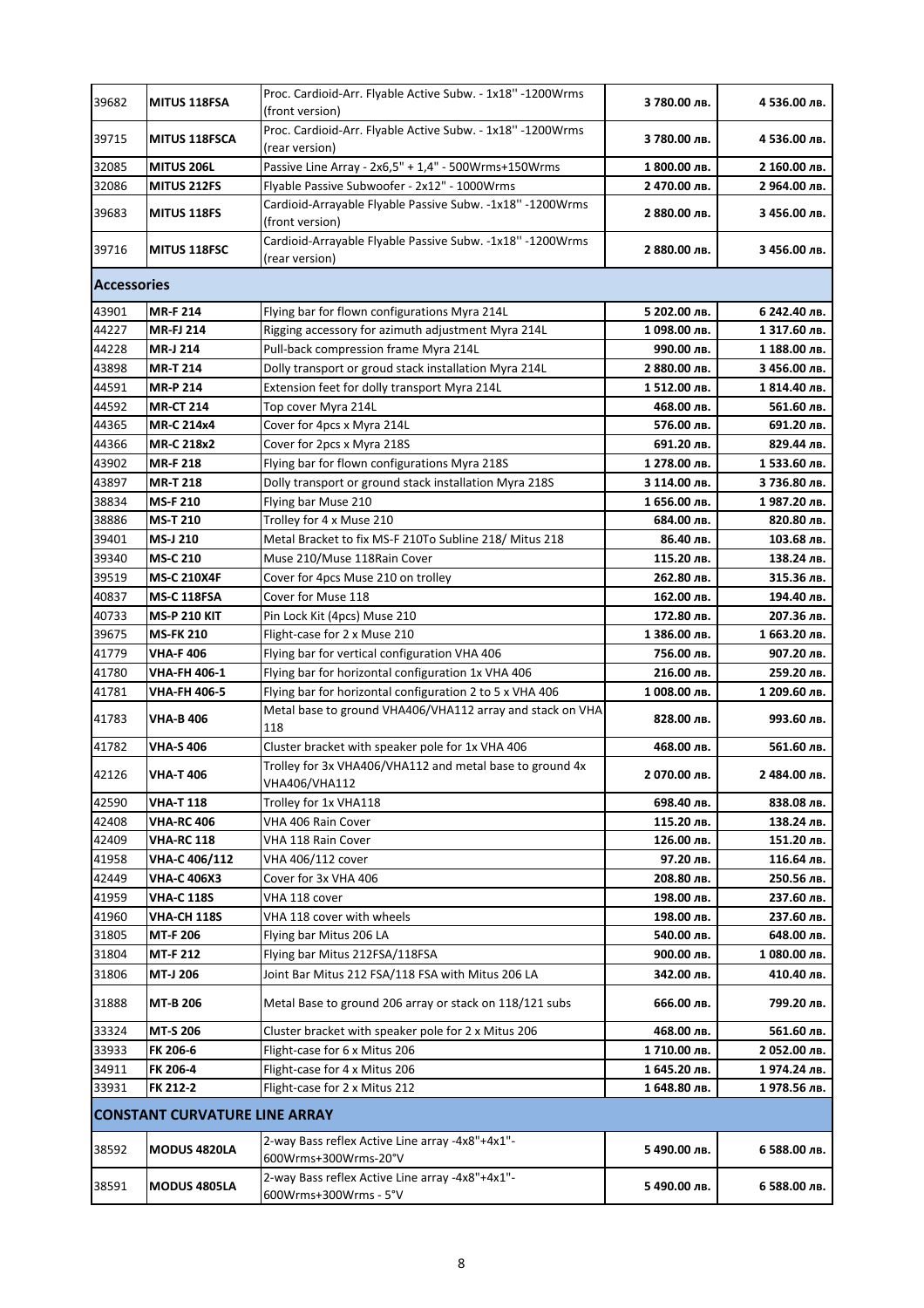| 38593 | <b>MODUS 215FSA</b>      | Band-pass push-pull Active subwoofer - 2x15" - 2000Wrms                                                     | 6 525.00 лв. | 7 830.00 лв. |  |  |
|-------|--------------------------|-------------------------------------------------------------------------------------------------------------|--------------|--------------|--|--|
| 38765 | <b>MODUS 118FSA</b>      | Compact Bass reflex Active Subwoofer - 1x18" - 1200Wrms                                                     | 3 780.00 лв. | 4 536.00 лв. |  |  |
| 39686 | <b>QSA 112A</b>          | 2-way Active Line array -12"+3x1,7"- 1100Wrms+300Wrms-<br>15°V                                              | 4 900.00 лв. | 5 880.00 лв. |  |  |
| 39685 | QSA 112.0 A              | 2-way Active Line array -12"+3x1,7"- 1100Wrms+300Wrms-5°V                                                   | 4 900.00 лв. | 5 880.00 лв. |  |  |
| 39684 | <b>QSA 118SA</b>         | Flyable Active Subwoofer - 18" - 1200Wrms                                                                   | 5 050.00 лв. | 6 060.00 лв. |  |  |
| 39689 | <b>QSA 112</b>           | 2-Way Passive Line Array - 12"+3X1" - 600Wrms+240Wrms-<br>15°V                                              | 3 750.00 лв. | 4 500.00 лв. |  |  |
| 39688 | QSA 112.0                | 2-Way Passive Line Array - 12"+3X1" - 600Wrms+240Wrms-5°V                                                   | 3 750.00 лв. | 4 500.00 лв. |  |  |
| 39687 | <b>QSA 118S</b>          | Flyable Passive Subwoofer - 18" - 1400Wrms                                                                  | 3 400.00 лв. | 4 080.00 лв. |  |  |
| 36197 | <b>SHADOW 142L</b>       | IP 55 2-way horn loaded Line Array - 14" + 2x1,4" - 100°H x<br>15°V disp. - 1000Wrms                        | 3 125.00 лв. | 3 750.00 лв. |  |  |
|       | <b>Accessories</b>       |                                                                                                             |              |              |  |  |
| 38888 | <b>MD-T118</b>           | Trolley for 2 x Modus 118                                                                                   | 579.60 лв.   | 695.52 лв.   |  |  |
| 38887 | <b>MD-T48</b>            | Trolley for 2 x Modus 4805/4820                                                                             | 579.60 лв.   | 695.52 лв.   |  |  |
| 25391 | <b>MD-FSAT</b>           | Flying bar for rigging Modus 4805/4820/118                                                                  | 784.80 лв.   | 941.76 лв.   |  |  |
| 26214 | <b>MD-FSUB</b>           | Flying bar for rigging Modus 215                                                                            | 1 101.60 лв. | 1 321.92 лв. |  |  |
| 29309 | <b>MD-WB</b>             | Stand base to tilt Modus 4805/4820 on Modus 118/215                                                         | 378.00 лв.   | 453.60 лв.   |  |  |
| 25393 | MD-B                     | Stand base to tilt Modus 4805/4820                                                                          | 1 198.80 лв. | 1438.56 лв.  |  |  |
| 25394 | <b>MD-TSUB</b>           | Trolley for 2 x Modus 215                                                                                   | 640.80 лв.   | 768.96 лв.   |  |  |
| 40520 | <b>MD-C4820</b>          | Cover for Modus 4820                                                                                        | 90.00 лв.    | 108.00 лв.   |  |  |
| 40519 | <b>MD-C 4805</b>         | Cover for Modus 4805                                                                                        | 90.00 лв.    | 108.00 лв.   |  |  |
| 40521 | <b>MD-C 215FSA</b>       | Cover for Modus 215 FSA                                                                                     | 180.00 лв.   | 216.00 лв.   |  |  |
| 37998 | <b>HSA 600</b>           | Rigging hardware/Flying bar                                                                                 | 979.20 лв.   | 1 175.04 лв. |  |  |
| 27896 | <b>WD112</b>             | Trolley with wheels to transport QSA-112 & QSA 112A (4 pcs)                                                 | 561.60 лв.   | 673.92 лв.   |  |  |
| 27897 | <b>WD118S</b>            | Trolley with wheels to transport Qube Line array speakers QSA<br>118S/SA (2pcs)                             | 518.40 лв.   | 622.08 лв.   |  |  |
| 29198 | <b>WMA112</b>            | Wooden support to tild down (-7,5°) QSA 112 fitted over QSA<br><b>118S</b>                                  | 266.40 лв.   | 319.68 лв.   |  |  |
| 29303 | SS-212                   | Adjustable pole for use with QSA 118S for stacking QSA 112. M<br>20 threads on bottom                       | 396.00 лв.   | 475.20 лв.   |  |  |
| 36350 | <b>SW-F142</b>           | Flying bar for rigging SHADOW 142 L                                                                         | 792.00 лв.   | 950.40 лв.   |  |  |
|       | <b>COLUMN LINE ARRAY</b> |                                                                                                             |              |              |  |  |
| 41801 | CLA 406.2 A              | 2-way Active Line Array Column - 4x6.5"LF + 1x1.4"HF -<br>600Wrms+300Wrms                                   | 3 150.00 лв. | 3 780.00 лв. |  |  |
| 41732 | <b>CLA 206A</b>          | 2-way Active Line Array Column - 2x6.5"LF + 1x1.4"HF -<br>600Wrms+300Wrms                                   | 2 325.00 лв. | 2 790.00 лв. |  |  |
| 39681 | <b>CLA 118SA</b>         | Active Bass reflex subwoofer - 1x18" - 1200Wrms                                                             | 2 970.00 лв. | 3 564.00 лв. |  |  |
| 34549 | <b>CLA 604A</b>          | 2-way Active Line Array Column - 6x4" + 4x1" -<br>400Wrms+100Wrms                                           | 1 800.00 лв. | 2 160.00 лв. |  |  |
| 36892 | <b>CLA 604A W</b>        | 2-way Active Line Array Column-6x4"+4x1"-<br>400Wrms+100Wrms Wh. RAL9016                                    | 1 800.00 лв. | 2 160.00 лв. |  |  |
| 34548 | CLA 208SA                | Active Bass reflex subwoofer - 2x8" - 600Wrms                                                               | 1 620.00 лв. | 1944.00 лв.  |  |  |
| 36965 | CLA 208SA W              | Active Bass reflex subwoofer - 2x8" - 600Wrms. White<br><b>RAL9016</b>                                      | 1 620.00 лв. | 1 944.00 лв. |  |  |
| 34551 | <b>MLA 801A</b>          | 8-way Bass reflex Active HF Line Array Column - 8x0,75" HF<br>drivers - 8x50Wrms - Direct. control +5°/-25° | 4 750.00 лв. | 5 700.00 лв. |  |  |
| 34550 | <b>MLA 608A</b>          | 6-way Bass reflex Active Mid/Low Line Array Column -<br>6x250Wrms - 6x8" woofers - Direct. control +5°/-25° | 4 750.00 лв. | 5 700.00 лв. |  |  |
| 36187 | <b>DLA 1244A</b>         | 2-way Active Line Array Column - 12x4" + 4x1" - 16x50Wrms -<br>Direct. control +30°/-30°                    | 4 250.00 лв. | 5 100.00 лв. |  |  |
| 36186 | <b>DLA 804A</b>          | Active Line Array Column - 8x50Wrms - 8x4" - Direct. control<br>$+30^{\circ}/-30^{\circ}$                   | 2 650.00 лв. | 3 180.00 лв. |  |  |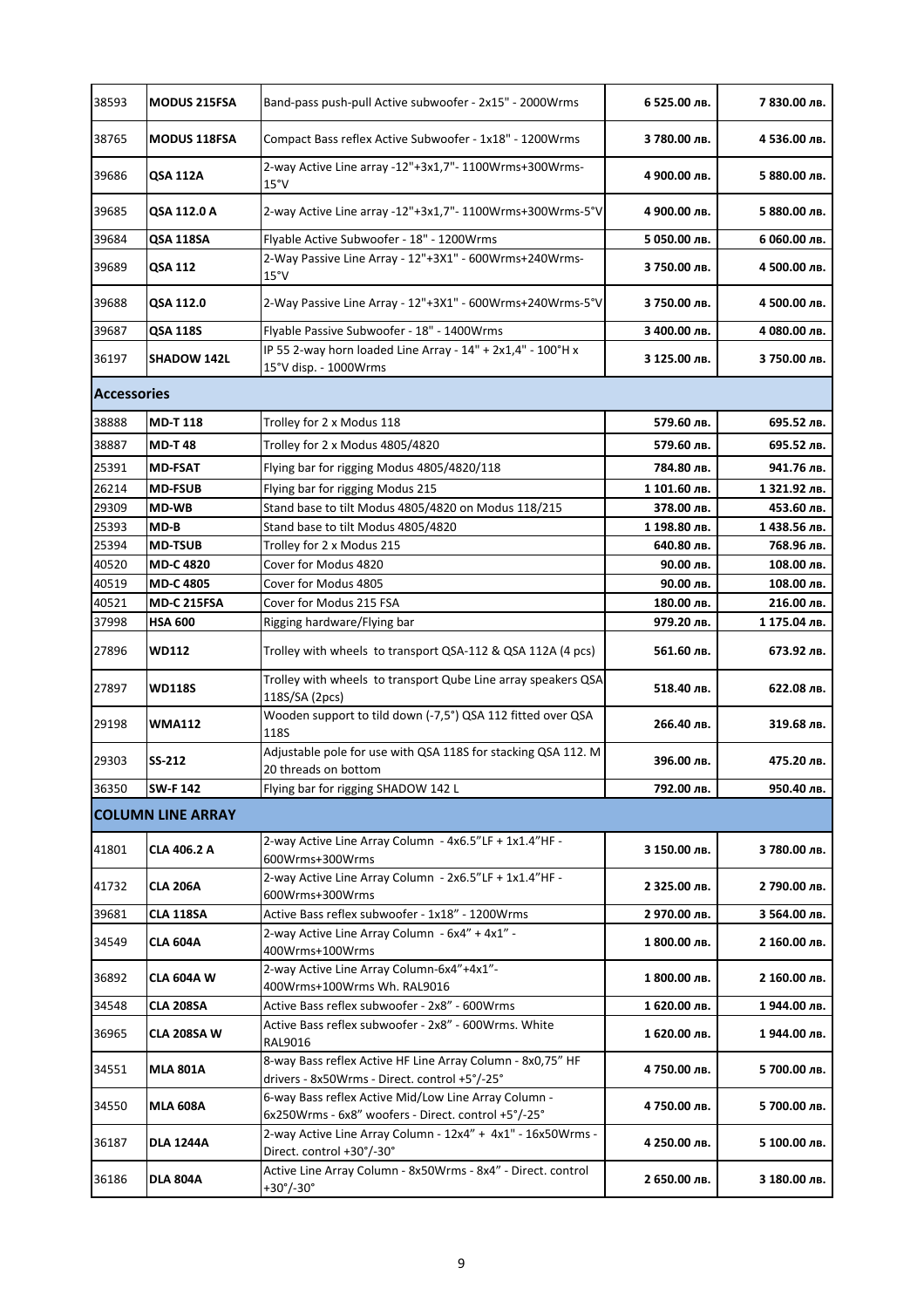| 36145               | <b>CLA 604</b>      | 2-way Passive Line Array Column - 6x4" + 4x1" - 500Wrms -<br>100°H x 20°V disp - EN54-24    | 1 175.00 лв. | 1410.00 лв.  |
|---------------------|---------------------|---------------------------------------------------------------------------------------------|--------------|--------------|
| 41806               | <b>CLA 803 TB</b>   | Passive Line Array Column - 8x3" - 240Wrms - 110°H x<br>15°V/40°V - IP 55 - EN54-24 - Black | 1080.00 лв.  | 1 296.00 лв. |
| 41823               | <b>CLA 803 TW</b>   | Passive Line Array Column - 8x3" - 240Wrms - 110°H x<br>15°V/40°V - IP 55 - EN54-24 - White | 1 080.00 лв. | 1 296.00 лв. |
| 41807               | <b>CLA 403 TB</b>   | Passive Line Array Column - 4x3" - 120Wrms - 110°H x<br>25°V/50°V - IP 55 - EN54-24 - Black | 650.00 лв.   | 780.00 лв.   |
| 41824               | <b>CLA 403 TW</b>   | Passive Line Array Column - 4x3" - 120Wrms - 110°H x<br>25°V/50°V - IP 55 - EN54-24 - White | 650.00 лв.   | 780.00 лв.   |
| <b>Accessories</b>  |                     |                                                                                             |              |              |
| 39904               | <b>VT-S0 406</b>    | Speaker Stand h 0 cm for CLA 406.2A                                                         | 82.80 лв.    | 99.36 лв.    |
| 39903               | VT-S30 406          | Speaker Stand h 30 cm for CLA 406.2A                                                        | 90.00 лв.    | 108.00 лв.   |
| 40565               | <b>VT-C 406</b>     | Cover for CLA 406                                                                           | 97.20 лв.    | 116.64 лв.   |
| 41802               | VT-J 406.2          | Joint Bar CLA 406.2A + CLA 406.2A/CLA206A                                                   | 522.00 лв.   | 626.40 лв.   |
| 41803               | VT-F 406.2          | Flying bar CLA 406.2A and CLA206A                                                           | 234.00 лв.   | 280.80 лв.   |
| 41805               | <b>VT-T406</b>      | Clamp to hang VT-F 406.2 on truss                                                           | 136.80 лв.   | 164.16 лв.   |
| 41957               | <b>VT-C 206</b>     | Cover for CLA 206                                                                           | 97.20 лв.    | 116.64 лв.   |
| 40567               | <b>VT-C 118SA</b>   | Cover for CLA 118SA                                                                         | 100.80 лв.   | 120.96 лв.   |
| 40566               | VT-CH 118SA         | Cover for CLA 118SA with wheels                                                             | 100.80 лв.   | 120.96 лв.   |
| 36122               | <b>VT-C 604</b>     | Cover for CLA 604                                                                           | 75.60 лв.    | 90.72 лв.    |
|                     |                     |                                                                                             |              |              |
| 37145               | VT-C 114            | Cover for VT-SC 114                                                                         | 75.60 лв.    | 90.72 лв.    |
| 37146               | <b>VT-C 59</b>      | Cover for VT-SC 59                                                                          | 57.60 лв.    | 69.12 лв.    |
| 36123               | VT-C 208            | Cover for CLA 208                                                                           | 82.80 лв.    | 99.36 лв.    |
| 35723               | <b>VT-S 604</b>     | Stand Adapter for CLA 604                                                                   | 64.80 лв.    | 77.76 лв.    |
| 37044               | VT-S 604 W          | Stand Adapter for CLA 604. White RAL9016                                                    | 64.80 лв.    | 77.76 лв.    |
| 35722               | VT-W 604            | Directional wall mount for CLA 604                                                          | 180.00 лв.   | 216.00 лв.   |
| 37043               | VT-W 604 W          | Directional wall mount for CLA 604. White RAL9016                                           | 180.00 лв.   | 216.00 лв.   |
| 37053               | VT-DS 604           | Directional stand adapter for CLA 604                                                       | 262.80 лв.   | 315.36 лв.   |
| 37054               | VT-DS 604 W         | Directional stand adapter for CLA 604. White RAL9016                                        | 262.80 лв.   | 315.36 лв.   |
| 36879               | VT-SC59 604         | Stand coloumn H59cm for CLA 604                                                             | 424.80 лв.   | 509.76 лв.   |
| 36883               | VT-SC59 604 W       | Stand coloumn H59cm for CLA 604. White RAL9016                                              | 424.80 лв.   | 509.76 лв.   |
| 37041               | VT-SC114 604        | Stand coloumn H114cm for CLA 604                                                            | 525.60 лв.   | 630.72 лв.   |
| 37042               | VT-SC114 604 W      | Stand coloumn H114cm for CLA 604. White RAL9016                                             | 525.60 лв.   | 630.72 лв.   |
| 40732               | <b>VT-P 604 KIT</b> | Pin Lock Kit (4pcs) CLA 604                                                                 | 194.40 лв.   | 233.28 лв.   |
| 34552               | <b>VT-A 608</b>     | Speaker adapter MLA608 on SUB M20                                                           | 237.60 лв.   | 285.12 лв.   |
| 38381               | <b>VT-J DLA</b>     | Safety bracket to connect 2 x DLA speakers in vertical                                      | 86.40 лв.    | 103.68 лв.   |
| 36959               | <b>USB-RS485</b>    | USB-RS485 Converter. Use one per installation                                               | 115.20 лв.   | 138.24 лв.   |
| 41794               | <b>VT-J 3 B</b>     | Joint Bar 0°-15° for CLA 803 and CLA 403 - Black                                            | 172.80 лв.   | 207.36 лв.   |
| 41819               | VT-J 3 W            | Joint Bar 0°-15° for CLA 803 and CLA 403 - White                                            | 172.80 лв.   |              |
|                     |                     |                                                                                             |              | 207.36 лв.   |
| 41799               | VT-JF3              | Joint Bar for CLA 803 and CLA 403                                                           | 104.40 лв.   | 125.28 лв.   |
| 41795               | $VT-F3B$            | Flying bar for CLA 803 and CLA 403 - Black                                                  | 144.00 лв.   | 172.80 лв.   |
| 41820               | VT-F3W              | Flying bar for CLA 803 and CLA 403 - White                                                  | 144.00 лв.   | 172.80 лв.   |
| 41796               | VT-T 3              | Clamp to hang VT-F 3 on truss                                                               | 104.40 лв.   | 125.28 лв.   |
| 41797               | VT-W 3 B            | Directional wall mount for CLA 803 and CLA 403 in vertical -<br>Black                       | 172.80 лв.   | 207.36 лв.   |
| 41821               | VT-W 3 W            | Directional wall mount for CLA 803 and CLA 403 in vertical -<br>White                       | 172.80 лв.   | 207.36 лв.   |
| 41798               | VT-WH 3 B           | Directional wall mount for CLA 803 and CLA 403 in horizontal -<br>Black                     | 172.80 лв.   | 207.36 лв.   |
| 41822               | VT-WH 3 W           | Directional wall mount for CLA 803 and CLA 403 in horizontal -<br>White                     | 172.80 лв.   | 207.36 лв.   |
| <b>POINT SOURCE</b> |                     |                                                                                             |              |              |
| 35960               | <b>MITUS 215A</b>   | 2-way Active speaker - 2x15" + 2" - 1100Wrms+250Wrms                                        | 4 320.00 лв. | 5 184.00 лв. |
| 35959               | <b>MITUS 152A</b>   | 2-way Active speaker - 15" + 2" - 1100Wrms+250Wrms                                          | 3 510.00 лв. | 4 212.00 лв. |
| 31760               | <b>MITUS 115A</b>   | 2-way Active speaker - 15" + 1" - 600Wrms+300Wrms                                           | 3 060.00 лв. | 3 672.00 лв. |
| 37679               | <b>MITUS 114A</b>   | 2-way Active speaker - 14" + 1,4" - 600Wrms+300Wrms                                         | 3 060.00 лв. | 3 672.00 лв. |
| 31759               | <b>MITUS 112A</b>   | 2-way Active speaker - 12" + 1" - 600Wrms+300Wrms                                           | 2 665.00 лв. | 3 198.00 лв. |
| 35963               | <b>MITUS 215</b>    | 2-way Passive speaker - 2x15" + 2" - 1600Wrms                                               | 3 060.00 лв. | 3 672.00 лв. |
|                     |                     |                                                                                             |              |              |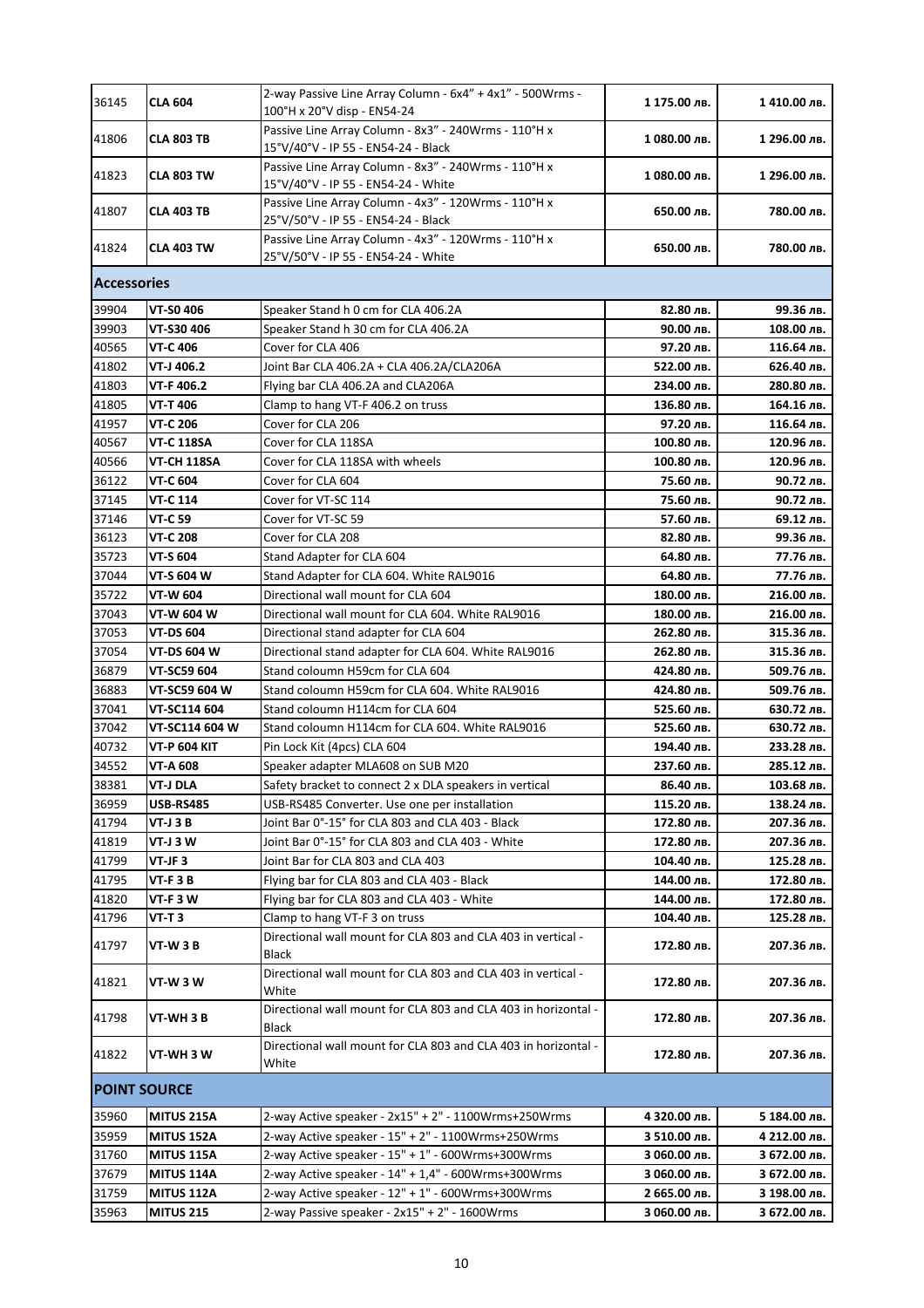| 35962              | <b>MITUS 152</b>    | 2-way Passive speaker - 15" + 2" - 800Wrms                                                   | 2 200.00 лв. | 2 640.00 лв. |
|--------------------|---------------------|----------------------------------------------------------------------------------------------|--------------|--------------|
| 31860              | <b>MITUS 115</b>    | 2-way Passive speaker - 15" + 1" - 800Wrms                                                   | 1980.00 лв.  | 2 376.00 лв. |
| 37680              | <b>MITUS 114</b>    | 2-way Passive speaker - 14" + 1,4" - 700Wrms                                                 | 1980.00 лв.  | 2 376.00 лв. |
| 31859              | <b>MITUS 112</b>    | 2-way Passive speaker - 12" + 1" - 700Wrms                                                   | 1745.00 лв.  | 2 094.00 лв. |
| 36255              | <b>ARCHON 115</b>   | 2-way Passive speaker - 15" + 2" - 2" 60°x 40° rot. Horn -<br>1000Wrms - black/ white color  | 2 250.00 лв. | 2 700.00 лв. |
| 36254              | <b>ARCHON 112</b>   | 2-way Passive speaker - 12" + 1,4" - 1,4" 70°x 50° rot. Horn -<br>1000Wrms - black/ white    | 2 050.00 лв. | 2 460.00 лв. |
| 36253              | <b>ARCHON 110</b>   | 2-way Passive speaker - 10" + 1" - 1" 80°x 50° rot. Horn -<br>700Wrms - black/ white color   | 1475.00 лв.  | 1770.00 лв.  |
| 36252              | <b>ARCHON 108</b>   | 2-way Passive speaker - 8" + 1,5" - 350Wrms - Black                                          | 1025.00 лв.  | 1 230.00 лв. |
| 44555              | <b>ARCHON 108W</b>  | 2-way Passive speaker - 8" + 1,5" - 350Wrms - White RAL 9016                                 | 1025.00 лв.  | 1 230.00 лв. |
| 36251              | <b>ARCHON 106</b>   | 2-way Passive speaker - 6" + 1" - 300Wrms - Black                                            | 750.00 лв.   | 900.00 лв.   |
| 44554              | <b>ARCHON 106W</b>  | 2-way Passive speaker - 6" + 1" - 300Wrms - White RAL 9016                                   | 750.00 лв.   | 900.00 лв.   |
| 36250              | <b>ARCHON 105</b>   | 2-way Passive speaker - 5" + 1" - 200Wrms - Black                                            | 580.00 лв.   | 696.00 лв.   |
| 44553              | <b>ARCHON 105W</b>  | 2-way Passive speaker - 5" + 1" - 200Wrms - White RAL 9016                                   | 580.00 лв.   | 696.00 лв.   |
| 36257              | <b>ARCHON 215S</b>  | Bass reflex Compact Passive Subwoofer - 2x15" - 2000Wrms -<br>black/ white color             | 3 375.00 лв. | 4 050.00 лв. |
| 36256              | <b>ARCHON 208S</b>  | Bass reflex Compact Passive Subwoofer - 2x8" - 600Wrms -<br>black/ white color               | 1 125.00 лв. | 1 350.00 лв. |
| 36195              | <b>SHADOW 112HC</b> | IP 55 coax horn loaded speaker - 12" + 1" - 90°H x 60°V disp -<br>600Wrms                    | 1 900.00 лв. | 2 280.00 лв. |
| 37885              | SHADOW 112HC T      | IP 55 coax horn loaded speaker - 12" + 1" - 90°H x 60°V disp -<br>600Wrms - 100V line tr     | 2 025.00 лв. | 2 430.00 лв. |
| 36196              | <b>SHADOW 114S</b>  | IP 55 Subwoofer - 14" - 90°H x 60°V disp. - 700Wrms                                          | 1 350.00 лв. | 1 620.00 лв. |
| 37943              | SHADOW 114S T       | IP 55 Subwoofer - 14" - 90°H x 60°V disp. - 700Wrms - 100V<br>line transf                    | 1575.00 лв.  | 1 890.00 лв. |
| 36194              | <b>SHADOW 112CT</b> | IP 55 Coax speaker - 12" + 1" - conical 90° horn - 600Wrms -<br>100V line transf             | 1 675.00 лв. | 2 010.00 лв. |
| 36193              | SHADOW 108CT        | IP 55 Coax speaker - 8" + 1" - conical 90° horn - 450Wrms -<br>100V line transf              | 1 250.00 лв. | 1 500.00 лв. |
| 36192              | SHADOW 105T         | IP 55 2-way Full Range - 5"cone + 1"dome - conical 90° horn -<br>120Wrms - 100V line transf. | 275.00 лв.   | 330.00 лв.   |
| <b>Accessories</b> |                     |                                                                                              |              |              |
| 36063              | <b>MT-C 215</b>     | Cover for Mitus 215                                                                          | 183.60 лв.   | 220.32 лв.   |
| 36062              | <b>MT-C 152</b>     | Cover for Mitus 152                                                                          | 115.20 лв.   | 138.24 лв.   |
| 37932              | <b>MT-C 114</b>     | Cover for Mitus 114                                                                          | 97.20 лв.    | 116.64 лв.   |
| 33831              | V 67                | Cover for Mitus 115                                                                          | 100.80 лв.   | 120.96 лв.   |
| 33830              | V 66                | Cover for Mitus 112                                                                          | 97.20 лв.    | 116.64 лв.   |
| 36328              | <b>AC-U 115H</b>    | Wall metal stand to mount ARCHON 115 in horizontal                                           | 126.00 лв.   | 151.20 лв.   |
| 36331              | <b>AC-U 115V</b>    | Wall metal Stand to mount ARCHON 115 in vertical                                             | 133.20 лв.   | 159.84 лв.   |
| 36327              | AC-U 112H           | Wall metal stand to mount ARCHON 112 in horizontal                                           | 111.60 лв.   | 133.92 лв.   |
| 36330              | <b>AC-U 112V</b>    | Wall metal Stand to mount ARCHON 112 in vertical                                             | 126.00 лв.   | 151.20 лв.   |
| 36326              | <b>AC-U 110H</b>    | Wall metal stand to mount ARCHON 110 in horizontal                                           | 111.60 лв.   | 133.92 лв.   |
| 36329              | <b>AC-U 110V</b>    | Wall metal Stand to mount ARCHON 110 in vertical                                             | 111.60 лв.   | 133.92 лв.   |
| 40338              | <b>AC-U 108H</b>    | Wall metal Stand to mount ARCHON 108 in horizontal                                           | 90.00 лв.    | 108.00 лв.   |
| 44558              | <b>AC-U 108HW</b>   | Wall metal Stand to mount ARCHON 108 in horizontal. White<br><b>RAL 9016</b>                 | 90.00 лв.    | 108.00 лв.   |
| 40337              | <b>AC-U 106H</b>    | Wall metal Stand to mount ARCHON 106 in horizontal                                           | 90.00 лв.    | 108.00 лв.   |
| 44557              | <b>AC-U 106HW</b>   | Wall metal Stand to mount ARCHON 106 in horizontal. White<br><b>RAL 9016</b>                 | 90.00 лв.    | 108.00 лв.   |
| 40336              | <b>AC-U 105H</b>    | Wall metal Stand to mount ARCHON 105 in horizontal                                           | 82.80 лв.    | 99.36 лв.    |
| 44556              | <b>AC-U 105HW</b>   | Wall metal Stand to mount ARCHON 105 in horizontal. White<br>RAL 9016                        | 82.80 лв.    | 99.36 лв.    |
| 36986              | AC-W 208            | Wall metal stand to mount ARCHON 208S in vertical                                            | 133.20 лв.   | 159.84 лв.   |
| 36987              | AC-W 568            | Directional wall mount for ARCHON 106/108. Black                                             | 104.40 лв.   | 125.28 лв.   |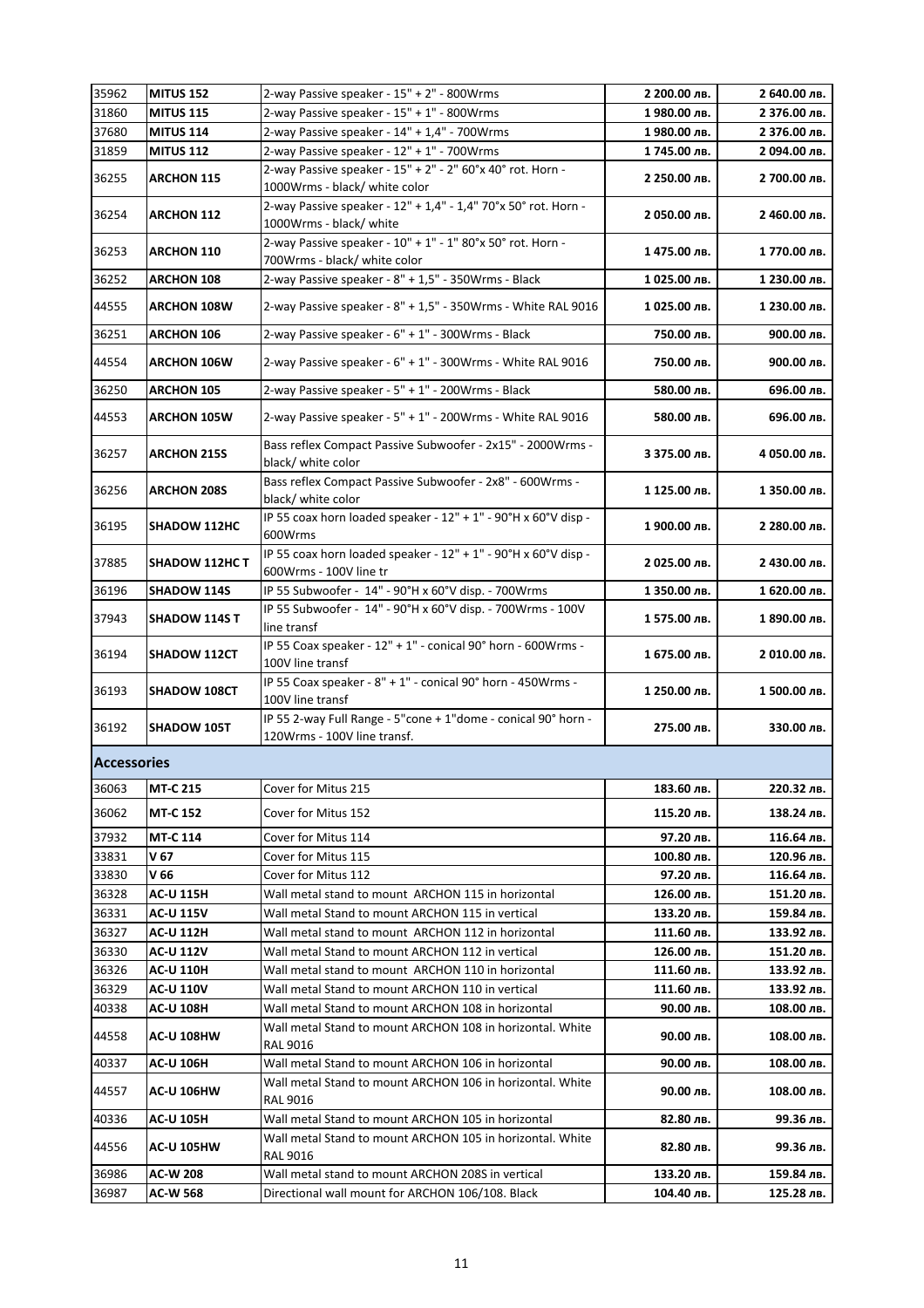| 37330              | <b>AC-W 568W</b>                            | Directional wall mount for ARCHON106/108. White RAL9016                                | 104.40 лв.   | 125.28 лв.    |  |  |
|--------------------|---------------------------------------------|----------------------------------------------------------------------------------------|--------------|---------------|--|--|
| 37438              | <b>TR KIT105</b>                            | Line transformer kits for ARCHON 105                                                   | 115.20 лв.   | 138.24 лв.    |  |  |
| 37439              | <b>TR KIT106/8</b>                          | Line transformer kits for ARCHON 106/108                                               | 122.40 лв.   | 146.88 лв.    |  |  |
| 37443              | <b>TR KIT110</b>                            | Line transformer kits for ARCHON 110                                                   | 154.80 лв.   | 185.76 лв.    |  |  |
| 37444              | TR KIT112/5                                 | Line transformer kits for ARCHON 112/115                                               | 216.00 лв.   | 259.20 лв.    |  |  |
| <b>MONITOR</b>     |                                             |                                                                                        |              |               |  |  |
| 31761              | <b>MITUS 210MA</b>                          | 2-way Active Stage monitor - 2x10" + 1,4" -<br>600Wrms+300Wrms                         | З 025.00 лв. | 3 630.00 лв.  |  |  |
| 33216              | <b>MITUS 210M</b>                           | 2-way Passive Stage monitor - 2x10" + 1,4" - 800Wrms                                   | 2 150.00 лв. | 2 580.00 лв.  |  |  |
| 35965              | StageMaxX 12MA                              | 2-way Bass reflex Active Stage monitor - 12"+ 1" -<br>400Wrms+100Wrms                  | 1 530.00 лв. | 1 836.00 лв.  |  |  |
| 36712              | StageMaxX 12MA W                            | 2-way Bass reflex Active Stage monitor - 12"+ 1" -<br>400Wrms+100Wrms. White RAL7035   | 1530.00 лв.  | 1 836.00 лв.  |  |  |
|                    | <b>Accessories</b>                          |                                                                                        |              |               |  |  |
| 33834              | V 70                                        | Cover for Mitus 210M                                                                   | 79.20 лв.    | 95.04 лв.     |  |  |
| 34719              | FK 210-2                                    | Flight-case for 2 x Mitus 210M                                                         | 1 242.00 лв. | 1490.40 лв.   |  |  |
| 36065              | <b>SM-C 12</b>                              | Cover StageMaxX 12                                                                     | 100.80 лв.   | 120.96 лв.    |  |  |
| 36066              | <b>SM-U 12</b>                              | Wall mount StageMaxX 12 in horizontal                                                  | 122.40 лв.   | 146.88 лв.    |  |  |
| 36735              | <b>SM-U 12 W</b>                            | Wall mount StageMaxX 12 in horizontal. White RAL7035                                   | 122.40 лв.   | 146.88 лв.    |  |  |
| 37099              | <b>SM-S12</b>                               | U adapter 35mm                                                                         | 108.00 лв.   | 129.60 лв.    |  |  |
| <b>BULK CABLES</b> |                                             |                                                                                        |              |               |  |  |
| 33022              | <b>FBT M222</b>                             | Prof.Microphone Cable - 2x0,22/2x24 AWG PVC Flex 6,1mm                                 | 1.85 лв.     | 2.22 лв.      |  |  |
| 33023              | <b>FBT M234</b>                             | Prof.Microphone Cable - 2x0,34/2x22 AWG PVC Flex 6,2mm                                 | 3.50 лв.     | 4.20 лв.      |  |  |
| 33024              | <b>FBT M322</b>                             | Prof.Microphone Cable - 2x0,22/2x24 AWG PVC Flex 3.5mm                                 | 1.55 лв.     | 1.86 лв.      |  |  |
| 33025              | <b>FBT S275</b>                             | Prof.Oxy Free Speaker Cable Black - Cond.2x0,75 PVC Flex<br>6,3mm                      | 1.60 лв.     | 1.92 лв.      |  |  |
| 33026              | <b>FBT S210</b>                             | Prof.Oxy Free Speaker Cable Black - Cond.2x1 PVC Flex 6,6mm                            | 1.90 лв.     | 2.28 лв.      |  |  |
| 33027              | <b>FBT S215</b>                             | Prof.Oxy Free Speaker Cable Black - Cond.2x1,5 PVC Flex<br>7,0mm                       | 2.50 лв.     | 3.00 лв.      |  |  |
| 33028              | <b>FBT S225</b>                             | Prof.Oxy Free Speaker Cable Black - Cond.2x2,5 PVC Flex<br>8,4mm                       | 4.00 лв.     | 4.80 лв.      |  |  |
| 33029              | <b>FBT S240</b>                             | Prof.Oxy Free Speaker Cable Black - Cond.2x4 PVC Flex 11mm                             | 7.00 лв.     | 8.40 лв.      |  |  |
| 33030              | <b>FBT S425</b>                             | Prof.Oxy Free Speaker Cable Black - Cond.4x2,5 PVC Flex<br>11mm                        | 8.00 лв.     | 9.60 лв.      |  |  |
| 33031              | <b>FBT S440</b>                             | Prof.Oxy Free Speaker Cable Black - Cond.4x4 PVC Flex<br>13,2mm                        | 12.00 лв.    | 14.40 лв.     |  |  |
|                    |                                             |                                                                                        |              |               |  |  |
|                    |                                             | <b>SECURITY AND EMERGENCY SYSTEMS EN54</b>                                             |              |               |  |  |
|                    | <b>Wall Mounted Voice Evacuation System</b> |                                                                                        |              |               |  |  |
| 44605              | <b>VAIE 4101</b>                            | Voice Evacuation System 100W - 1 Zones                                                 | 3 650.00 лв. | 4 380.00 лв.  |  |  |
| 44606              | <b>VAIE 4102</b>                            | Voice Evacuation System 100W - 2 Zones                                                 | 3 850.00 лв. | 4 620.00 лв.  |  |  |
| 44607              | <b>VAIE 4251</b>                            | Voice Evacuation System 250W - 1 Zones                                                 | 3 850.00 лв. | 4 620.00 лв.  |  |  |
| 44608              | <b>VAIE 4252</b>                            | Voice Evacuation System 250W - 2 Zones                                                 | 4 350.00 лв. | 5 220.00 лв.  |  |  |
| 41491              | <b>VAIE 5502</b>                            | Wall Mount. Compact Voice Evacuation Sys 500W - 2 Zones -<br>Double Output             | 4 850.00 лв. | 5 820.00 лв.  |  |  |
| 40644              | <b>VAIE 6502</b>                            | Wall Mount. Networkable Compact Voice Evacuation Sys 500W<br>- 2 Zones - Double Output | 5 700.00 лв. | 6 840.00 лв.  |  |  |
| 40948              | <b>VAIE 6504</b>                            | Wall Mount. Networkable Compact Voice Evacuation Sys 500W<br>- 4 Zones - Double Output | 7 100.00 лв. | 8 520.00 лв.  |  |  |
| 40949              | <b>VAIE 6506</b>                            | Wall Mount. Networkable Compact Voice Evacuation Sys 500W<br>6 Zones - Double Output   | 8 550.00 лв. | 10 260.00 лв. |  |  |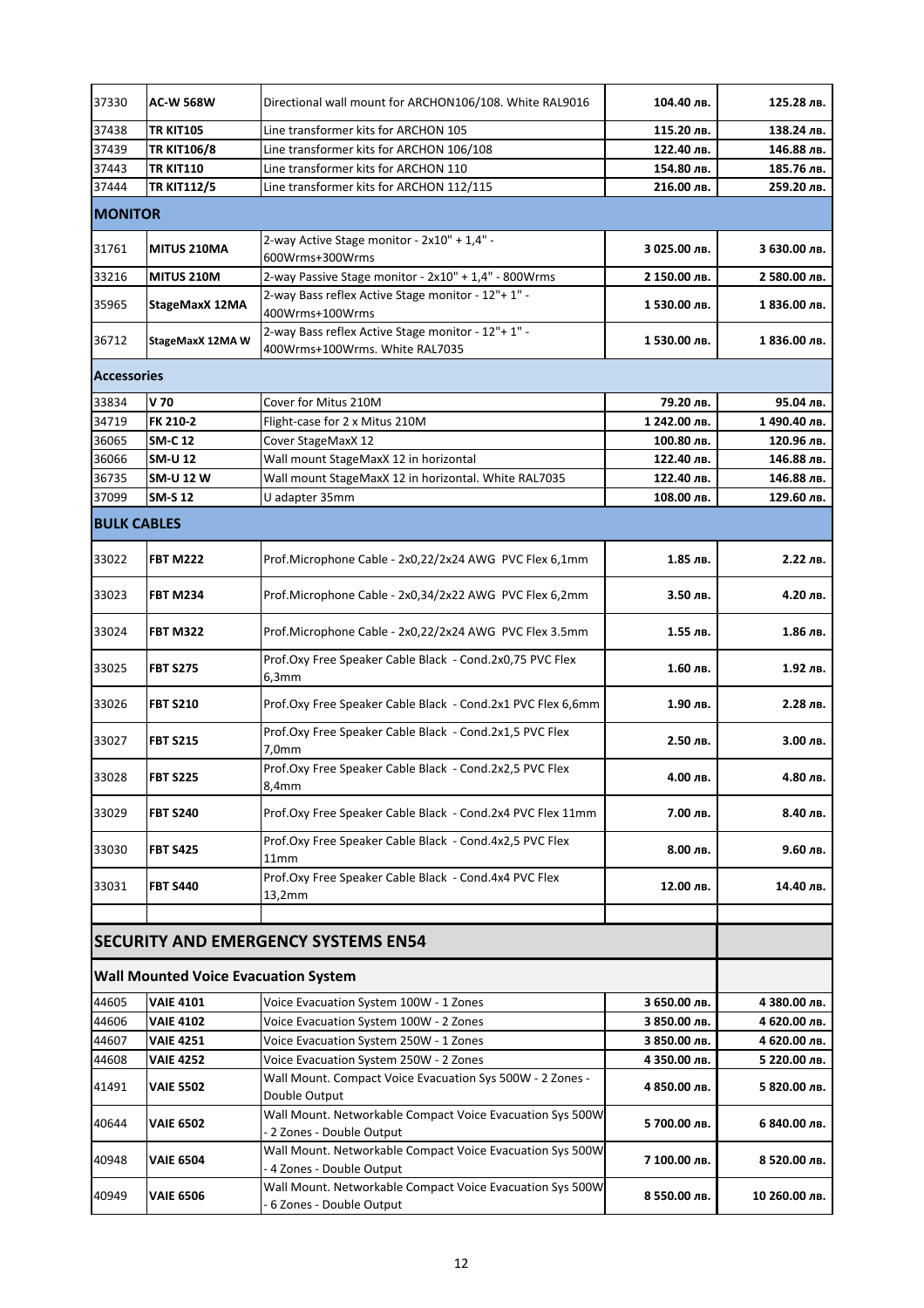| 41812 | <b>VAIE 7502</b>                     | Wall Mounting Compact Voice Evacuation System 500W - 2<br>Zones - Double Output - EN54-16      | 6 700.00 лв.  | 8 040.00 лв.  |
|-------|--------------------------------------|------------------------------------------------------------------------------------------------|---------------|---------------|
| 41813 | <b>VAIE 7504</b>                     | Wall Mounting Compact Voice Evacuation System 500W - 4<br>Zones - Double Output - EN54-16      | 8 600.00 лв.  | 10 320.00 лв. |
| 41814 | <b>VAIE 7506</b>                     | Wall Mounting Compact Voice Evacuation System 500W - 6<br>Zones - Double Output - EN54-16      | 10 200.00 лв. | 12 240.00 лв. |
| 42589 | VAIE 7M04                            | Wall Mounting Compact Voice Evacuation System 1000W - 4<br>Zones - Double Output - EN54-16     | 11 200.00 лв. | 13 440.00 лв. |
| 42610 | <b>VAIE 7M06</b>                     | Wall Mounting Compact Voice Evacuation System 1000W - 6<br>Zones - Double Output - EN54-16     | 12 800.00 лв. | 15 360.00 лв. |
|       |                                      | <b>Emergency Paging Units and Microphones</b>                                                  |               |               |
| 40951 | <b>TSC6000-EN</b>                    | Table Top Touch Screen Emergency Unit Features                                                 | 2 250.00 лв.  | 2 700.00 лв.  |
| 37485 | <b>FMD 2001</b>                      | Emergency call station that enables a single all-call to be made                               | 1050.00 лв.   | 1 260.00 лв.  |
| 37486 | <b>FMD 2012</b>                      | Emergency call station that enables a max of 12 zone to be<br>selected                         | 1 250.00 лв.  | 1 500.00 лв.  |
| 37488 | <b>FMG 2000</b>                      | Dynamic goosneck microphone                                                                    | 170.00 лв.    | 204.00 лв.    |
| 37487 | <b>FMH 2000</b>                      | Dynamic hand-held microphone with PTT key                                                      | 90.00 лв.     | 108.00 лв.    |
| 41549 | <b>AFM 2000</b>                      | Red cabinet for microphone Console                                                             | 330.00 лв.    | 396.00 лв.    |
|       | <b>Certified Speakers EN54-24</b>    |                                                                                                |               |               |
|       | <b>Wall-mouting Speakers EN54-24</b> |                                                                                                |               |               |
| 40958 | WSP406TB/EN                          | Bi-Directional, power 6W (3W + 3W)/3 /1.5W, complete with<br>th. fuse and ceramic conn.        | 115.20 лв.    | 138.24 лв.    |
| 37729 | WSP 406 T/EN                         | Self-extinguishing ABS - metal grille - 6/3/1,5W - ceramic terminal<br>block - White           | 95.40 лв.     | 114.48 лв.    |
| 37730 | <b>WMS 406 T/EN</b>                  | Steel cabinet vandal proof - 6W/3W/1,5W - ceramic terminal block -<br>th. fuse - RAL9016       | 135.00 лв.    | 162.00 лв.    |
| 37731 | <b>RWS 412 T/EN</b>                  | Self-extinguishing ABS - metal gr. - 12/6/3W -ceramic terminal block-<br>th. fuse- RAL9016     | 154.80 лв.    | 185.76 лв.    |
| 37727 | <b>CSP 406 T/EN</b>                  | Ceiling Metal spk - steel flame-proof cap - 6/3/1,5W - 100/70/50V l.<br>tr. - th. fuse - White | 111.60 лв.    | 133.92 лв.    |
| 37728 | CSP 412 T/EN                         | Ceiling Metal spk - steel flame-proof cap - 12/6/13W - 100/70/50V l.<br>tr. - th. fuse - White | 127.80 лв.    | 153.36 лв.    |
| 37735 | <b>MHO 420 TW/EN</b>                 | Weather-proof Aluminium horn - 20/10/5/2,5W - thermal fuse -<br>flame resistant cable          | 176.40 лв.    | 211.68 лв.    |
|       | <b>Sound Projectors EN54-24</b>      |                                                                                                |               |               |
| 37734 | <b>MSP 420 TW/EN</b>                 | IP65 Weather-proof aluminium - 20/10/5W power - 100/70/50V l. tr. -<br>th. fuse - RAL7035      | 252.00 лв.    | 302.40 лв.    |
| 40957 | MSP420TWB/EN                         | Bi-Directional - Alu Alloy Body -IP65 - 100V/70V/50V - Power<br>20W/10W/5W -RAL7035            | 304.20 лв.    | 365.04 лв.    |
| 40956 | SOP540T/EN                           | UV Stabilised ABS Body - w/ Constant Volt. Line transf. and<br>Mounting Bracket - White        | 243.00 лв.    | 291.60 лв.    |
| 37733 | SOP 412 T/EN                         | IP44 Weather-proof self-exting. ABS - 12/6/3W - 100/70/50V l. tr. - th.<br>fuse -RAL9016       | 165.60 лв.    | 198.72 лв.    |
| 37732 | SOP 426 TB/EN                        | IP44 W-p. Bi-Directional self-exting. ABS- 2x 6/3/1,5W - 100/70/50V -<br>th. fuse -RAL9016     | 190.80 лв.    | 228.96 лв.    |
| 40952 | MSH15HF/EN                           | 2-way Speaker - Outdoor Use IP44 - Constant and Controlled<br>Coverage                         | 340.20 лв.    | 408.24 лв.    |
|       | <b>Column Speakers EN54-24</b>       |                                                                                                |               |               |
| 36145 | <b>CLA 604</b>                       | 2-way Passive Line array column - 6x4" + 4x1" - 500Wrms -<br>100°H x 20°V disp - EN54-24       | 1 250.00 лв.  | 1 500.00 лв.  |
| 40953 | CS4120/EN                            | Broadband speakers - w/ bracket - 20W / 10W / 5W - IP44                                        | 320.00 лв.    | 384.00 лв.    |
| 40954 | <b>CS4130/EN</b>                     | Broadband speakers - w/ bracket - 30W / 15W / 7.5W - IP44                                      | 380.00 лв.    | 456.00 лв.    |
| 40955 | <b>CS4140/EN</b>                     | Broadband speakers - w/ bracket - 40W / 20W / 10W - IP44                                       | 440.00 лв.    | 528.00 лв.    |
| 41806 | <b>CLA 803 TB</b>                    | Passive Line Array Column - 8x3" - 240Wrms - 110°H x<br>15°V/40°V - IP 55 - EN54-24 - Black    | 1 080.00 лв.  | 1 296.00 лв.  |
| 41823 | <b>CLA 803 TW</b>                    | Passive Line Array Column - 8x3" - 240Wrms - 110°H x<br>15°V/40°V - IP 55 - EN54-24 - White    | 1 080.00 лв.  | 1 296.00 лв.  |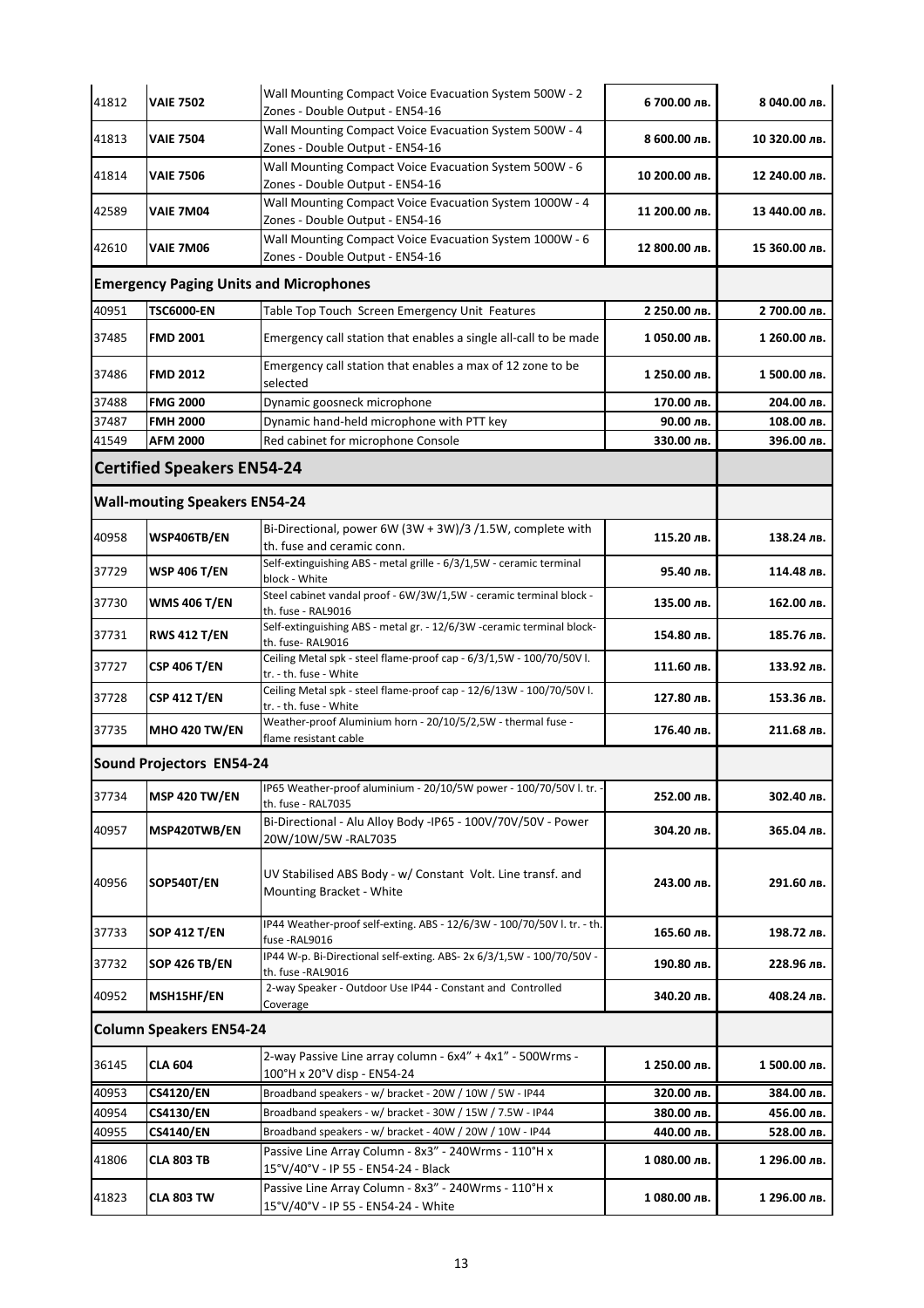| 41807            | <b>CLA 403 TB</b>                | Passive Line Array Column - 4x3" - 120Wrms - 110°H x<br>25°V/50°V - IP 55 - EN54-24 - Black        | 650.00 лв.   | 780.00 лв.   |
|------------------|----------------------------------|----------------------------------------------------------------------------------------------------|--------------|--------------|
| 41824            | <b>CLA 403 TW</b>                | Passive Line Array Column - 4x3" - 120Wrms - 110°H x 25°V/50°V - IP<br>55 - EN54-24 - White        | 650.00 лв.   | 780.00 лв.   |
| 35722            | <b>VT-W 604</b>                  | Directional wall mount for CLA 604                                                                 | 180.00 лв.   | 216.00 лв.   |
| 37043            | VT-W 604 W                       | Directional wall mount for CLA 604. White RAL9016                                                  | 180.00 лв.   | 216.00 лв.   |
| 41797            | VT-W 3 B                         | Directional wall mount for CLA 803 and CLA 403 in vertical -<br><b>Black</b>                       | 172.80 лв.   | 207.36 лв.   |
| 41821            | VT-W 3 W                         | Directional wall mount for CLA 803 and CLA 403 in vertical -<br>White                              | 172.80 лв.   | 207.36 лв.   |
| 41798            | VT-WH 3 B                        | Directional wall mount for CLA 803 and CLA 403 in horizontal -<br>Black                            | 172.80 лв.   | 207.36 лв.   |
| 41822            | VT-WH 3 W                        | Directional wall mount for CLA 803 and CLA 403 in horizontal -<br>White                            | 172.80 лв.   | 207.36 лв.   |
|                  | <b>SHADOW - EN54-24 Speakers</b> |                                                                                                    |              |              |
| 41809            | SHADOW 112CT/EN                  | IP 55 Coax speaker - 12" + 1" - conical 80° horn - 400Wrms -<br>100V line tr. - EN54-24            | 1950.00 лв.  | 2 340.00 лв. |
| 41810            | SHADOW 112HCT/EN                 | IP 55 coax horn loaded spk - 12" + 1" - 80°H x 50°V disp - 400Wrms - EN54-24 -<br>Line transformer | 2 500.00 лв. | 3 000.00 лв. |
| 41924            | SHADOW 112HC/EN                  | IP 55 coax horn loaded spk - 12" + 1" - 80°H x 50°V disp - 400Wrms - EN54-24                       | 2 150.00 лв. | 2 580.00 лв. |
| 41808            | SHADOW 108CT/EN                  | IP 55 Coax speaker - 8" + 1" - conical 90° horn - 300Wrms -<br>100V line tr. - EN54-24             | 1 600.00 лв. | 1920.00 лв.  |
| 40646            | SHADOW 105T/EN                   | IP 55 2-way Full Range - 5"cone + 1"dome - 100°H x 70°V disp -<br>100Wrms - 100V l. tr. - EN54-24  | 325.00 лв.   | 390.00 лв.   |
| 41811            | SHADOW 142L/EN                   | IP 55 2-way horn loaded Line Array - 14" + 2x1,4" - 80°H x 15°V<br>disp. - 600Wrms - EN54-24       | 3 600.00 лв. | 4 320.00 лв. |
| 36350            | <b>SW-F142</b>                   | Flying bar for rigging SHADOW 142 L                                                                | 871.20 лв.   | 1045.44 лв.  |
|                  | <b>Conference Systems</b>        |                                                                                                    |              |              |
| <b>CS series</b> |                                  |                                                                                                    |              |              |
| 27510            | CS <sub>1CU</sub>                | Control Unit which controls the microphones of the chairman<br>and delegate units                  | 664.20 лв.   | 797.04 лв.   |
| 27512            | CS <sub>1DU</sub>                | Delegate microphone unit                                                                           | 324.00 лв.   | 388.80 лв.   |
| 27511            | CS <sub>1</sub> CH               | Chairman microphone unit                                                                           | 324.00 лв.   | 388.80 лв.   |
| 31073            |                                  | Shielded cable with 7 wires                                                                        | 3.60 лв.     | 4.32 лв.     |
| 31074            |                                  | Male DIN 7 pin connector for conference system CS                                                  | 19.80 лв.    | 23.76 лв.    |
| 31075            |                                  | Female DIN 7 pin connector for conference system                                                   | 19.80 лв.    | 23.76 лв.    |
| 37646            | <b>EXM-1</b>                     | Expansion kit Master unit                                                                          | 122.40 лв.   | 146.88 лв.   |
| 37647            | EXS-1                            | Expansion kit Slave unit                                                                           | 138.60 лв.   | 166.32 лв.   |
| 37648            | D7P-10                           | <b>Extension cable 10mt</b>                                                                        | 81.00 лв.    | 97.20 лв.    |
| 37649            | D7P-20                           | <b>Extension cable 20mt</b>                                                                        | 127.80 лв.   | 153.36 лв.   |
| 37650            | D7PDM-1                          | <b>Extension cable</b>                                                                             | 64.80 лв.    | 77.76 лв.    |
|                  |                                  | <b>Microphones, Microphone Bases and Wireless Microphones</b>                                      |              |              |
|                  | <b>Gooseneck microphones</b>     |                                                                                                    |              |              |
| 27513            | GM 5218L                         | Electret condenser Supercardioid microphone. XLR connector,<br>305mm (18")                         | 118.80 лв.   | 142.56 лв.   |
| 27514            | GM 5212L                         | Electret condenser Supercardioid microphone. XLR connector,<br>305mm (12")                         | 113.40 лв.   | 136.08 лв.   |
| 27515            | GM 5206L                         | Electret condenser Supercardioid microphone. XLR connector,<br>152mm (6")                          | 106.20 лв.   | 127.44 лв.   |
| 10044            | <b>MC-F 5042</b>                 | Electret microphone with gooseneck $\emptyset$ 19 x 424mm. XLR<br>connector.                       | 162.00 лв.   | 194.40 лв.   |
| 15294            | <b>MD-F 5045SI</b>               | Dynamic cardioid with push-to-talk switch, gooseneck $\varnothing$ 29 x<br>440mm. XLR conn.        | 106.20 лв.   | 127.44 лв.   |
|                  | <b>Microphone Bases</b>          |                                                                                                    |              |              |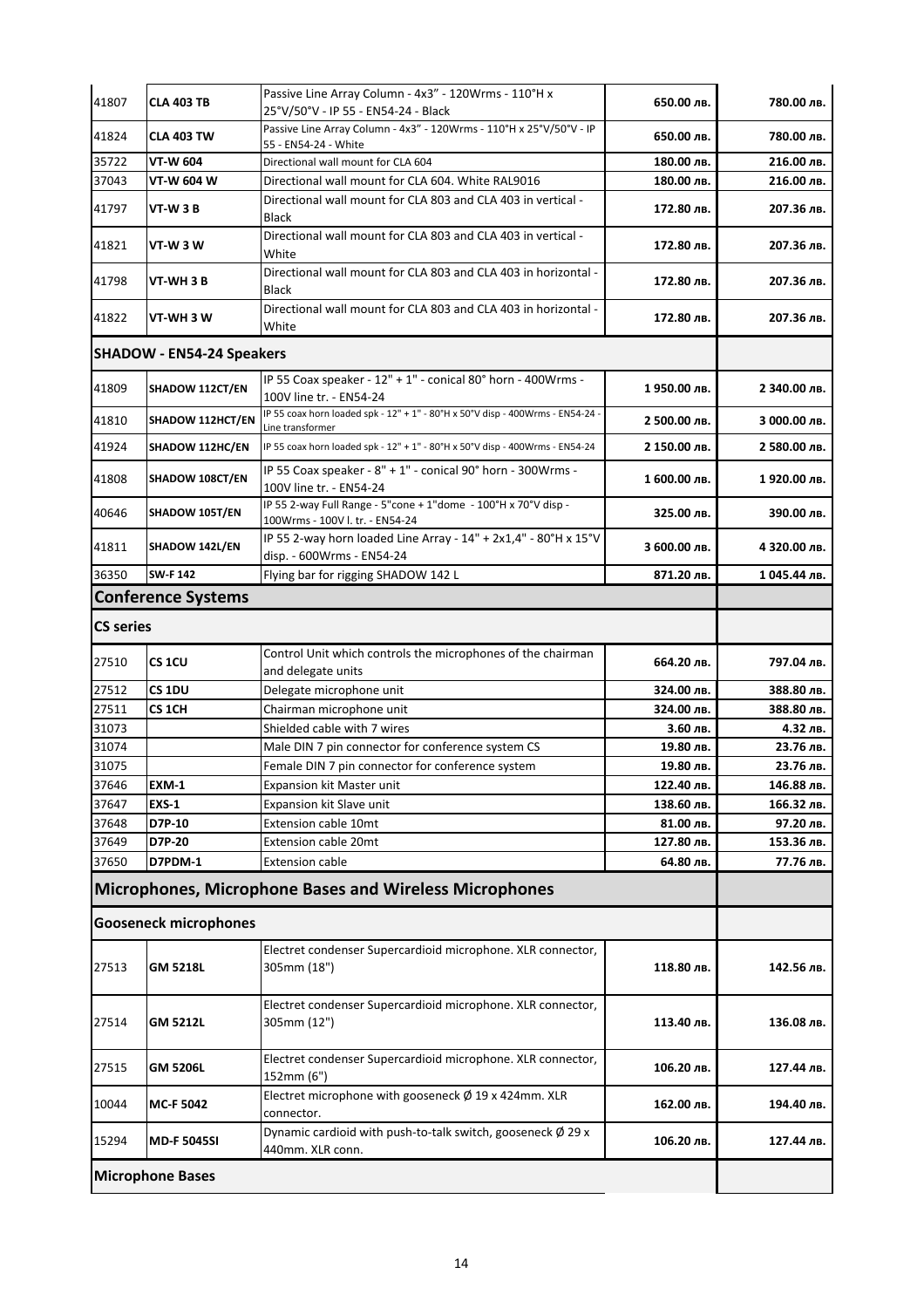| 27499                                                                     | <b>ST 5050</b>                        | Universal Gooseneck Microphone Base. On/Off / Push-To-Talk<br>Push-To-Mute sw.           | 187.20 лв.   | 224.64 лв.   |
|---------------------------------------------------------------------------|---------------------------------------|------------------------------------------------------------------------------------------|--------------|--------------|
| 27500                                                                     | ST 850                                | Wireless (with transm. PT-850B)/ Wired (with phantom mic<br>cable) gooseneck Mic.        | 275.40 лв.   | 330.48 лв.   |
| 28840                                                                     | <b>MB-T 6400S</b>                     | Desktop base with ON - OFF PTL switch, gooseneck with<br>dinamic cardioid mic            | 203.40 лв.   | 244.08 лв.   |
| 18322                                                                     | <b>BF-T 5043L</b>                     | Desktop base with gooseneck cardioid electret mic - ON-OFF -<br>5mt cable w/XLR          | 275.40 лв.   | 330.48 лв.   |
|                                                                           | <b>Pre-amplified Microphone bases</b> |                                                                                          |              |              |
| 19543                                                                     | <b>MB-T 8001</b>                      | Microphone console with gooseneck. switch, emergency<br>button.                          | 478.80 лв.   | 574.56 лв.   |
| 11828                                                                     | <b>MB-T 8004</b>                      | Microphone console with gooseneck. switch, 4 zones,<br>emergency buttons.                | 586.80 лв.   | 704.16 лв.   |
| 12122                                                                     | <b>MB-T 8008</b>                      | Microphone console with gooseneck. switch, 8 zones,<br>emergency buttons.                | 648.00 лв.   | 777.60 лв.   |
| 17074                                                                     | AL8000                                | Power supply +15/-15V for MBT8000 series.                                                | 277.20 лв.   | 332.64 лв.   |
| 37739                                                                     | <b>MBT 1101</b>                       | Pre-amplified microphone console with gooseneck                                          | 380.00 лв.   | 456.00 лв.   |
| 37492                                                                     | <b>MBT 1106</b>                       | Pre-amplified microphone console with gooseneck for 6 zones<br>paging.                   | 520.00 лв.   | 624.00 лв.   |
| 37493                                                                     | <b>MBT 1112</b>                       | Pre-amplified microphone console with gooseneck for 12 zones<br>paging.                  | 580.00 лв.   | 696.00 лв.   |
| 37494                                                                     | <b>MBT 1112E</b>                      | Extension module enable 12 programmable shortcut keys                                    | 350.00 лв.   | 420.00 лв.   |
| <b>Control Units, Power Units, Power Amplifiers, Music Sources, Racks</b> |                                       |                                                                                          |              |              |
| <b>Control Units</b>                                                      |                                       |                                                                                          |              |              |
| 37645                                                                     | $MX-8$                                | Automatic Microphone Mixer for 8 inputs                                                  | 895.00 лв.   | 1074.00 лв.  |
| 18147                                                                     | M12X4                                 | Mixer preamplifier 12 inputs and 4 outputs.                                              | 720.00 лв.   | 864.00 лв.   |
| 19812                                                                     | <b>MMZ 8004S</b>                      | Preamplifier/ mixer with 10 inputs and 4 outputs                                         | 2 200.00 лв. | 2 640.00 лв. |
| 12566                                                                     | <b>MMZ-AR</b>                         | MMZ 8004S Optional card for automatic level control                                      | 170.00 лв.   | 204.00 лв.   |
| 12567                                                                     | <b>MMZ-VRC</b>                        | MMZ 8004S Optional card for remote volume control                                        | 145.00 лв.   | 174.00 лв.   |
| 12937                                                                     | CL-8004                               | Bus linking cable for MMZ8004                                                            | 50.00 лв.    | 60.00 лв.    |
| 12944                                                                     | <b>MZU 2008</b>                       | Zone paging unit for 8 zones                                                             | 835.00 лв.   | 1 002.00 лв. |
| 39710                                                                     | <b>AW 25</b>                          | Stereo amplifier -25W -Stereo/Bridge/PA mode                                             | 140.00 лв.   | 168.00 лв.   |
| 39711                                                                     | AW 25-DIN                             | Stereo amplifier -25W -Stereo/Bridge/PA mode -box for<br>standard DIN guides             | 155.00 лв.   | 186.00 лв.   |
| 39712                                                                     | AW 25R-DIN                            | Stereo amp -25W -Stereo/Bridge/PA mode -box for standard<br>DIN guides -volume control   | 190.00 лв.   | 228.00 лв.   |
| <b>Power Units</b>                                                        |                                       |                                                                                          |              |              |
| 31080                                                                     | <b>MPU 2120</b>                       | 2 power units and 2 line transf. 70V/100V. 2x120W or 1x240W                              | 1585.00 лв.  | 1902.00 лв.  |
| 31079                                                                     | <b>MPU 4060</b>                       | 4 power units and 4 line transf. 70V/100V. 4x60W or 2x120W                               | 1 660.00 лв. | 1992.00 лв.  |
| 31059                                                                     | <b>MPU 4120</b>                       | 4 power units and 4 line transf. 70V/100V. 4x120W or 2x240W                              | 2 670.00 лв. | 3 204.00 лв. |
| 31078                                                                     | <b>MPU 4240</b>                       | 4 power units and 4 line transf. 70V/100V. 4x240W or 2x480W                              | 3 820.00 лв. | 4 584.00 лв. |
| <b>Music Sources</b>                                                      |                                       |                                                                                          |              |              |
| 27868                                                                     | MS02-CD3/DG                           | Dual sections: 1. USB/SD card reader/rec; 2. CD player-<br>MP3/USB/SD Card reader        | 1 125.00 лв. | 1 350.00 лв. |
| 27867                                                                     | <b>MS02-CD3/T</b>                     | Dual sections: 1. CD player-MP3/USB; 2. FM radio tuner                                   | 850.00 лв.   | 1020.00 лв.  |
| <b>Speakers</b>                                                           |                                       |                                                                                          |              |              |
|                                                                           | <b>Ceiling speakers</b>               |                                                                                          |              |              |
| 29425                                                                     | MCSL006/TW                            | ABS in-ceiling spk - 2,5" - 6W/3Wrms power taps - 100V line tr. -<br>White RAL9016       | 25.00 лв.    | 30.00 лв.    |
| 29426                                                                     | MCSL006/TWP                           | Weather-proof ABS in-ceiling spk - 4" - 6W/3Wrms power taps - 100V<br>line tr. - RAL9016 | 45.00 лв.    | 54.00 лв.    |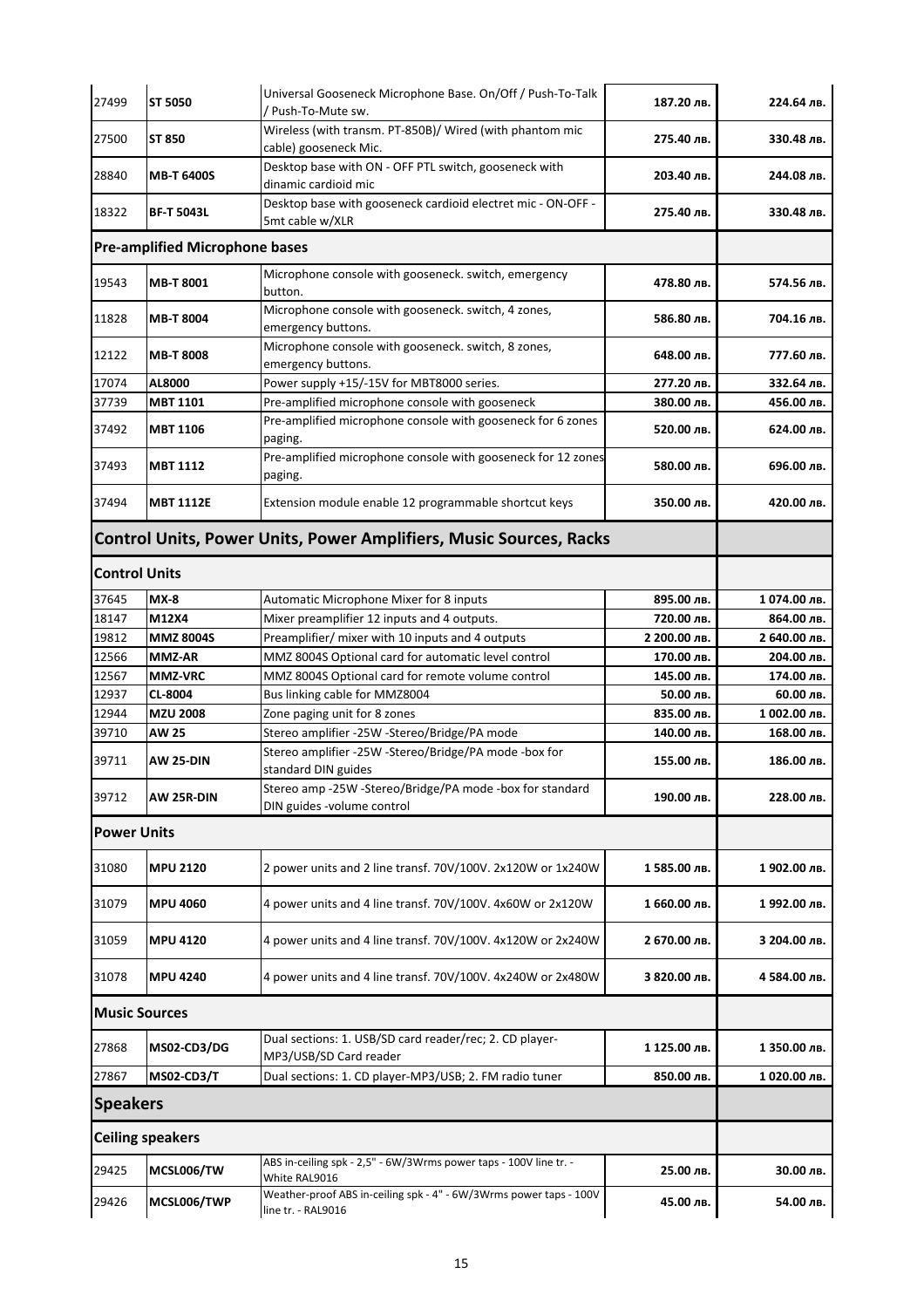| 29427                                                                                          | <b>CSL106/T</b>        | ABS in-ceiling spk - 5" - 6W/3Wrms power taps - 100V line tr. - White<br>RAL9016                  | 25.00 лв.  | 30.00 лв.  |
|------------------------------------------------------------------------------------------------|------------------------|---------------------------------------------------------------------------------------------------|------------|------------|
| 29416                                                                                          | <b>CSL 520TIC</b>      | ABS in-ceiling spk - 5"+1/2" tw. - 20/10/5/2,5Wrms power taps -<br>100V/70V l. tr.-RAL9016        | 95.00 лв.  | 114.00 лв. |
| 29417                                                                                          | <b>CSL 630TIC</b>      | ABS in-ceiling spk - 6"+1/2" tw. - 30/15/7,5/3,8Wrms power taps -<br>100V/70V l. tr.- RAL9016     | 115.00 лв. | 138.00 лв. |
| 29418                                                                                          | <b>CSL 840TIC</b>      | ABS in-ceiling spk - 8"+1/2" tw. - 20/10/5Wrms power taps -                                       | 135.00 лв. | 162.00 лв. |
| 29428                                                                                          | CSL606/TWP             | 100V/70V line tr.- RAL9016<br>Weather-proof ABS in-ceiling spk - 5"+1" - 20Wrms - 100V line tr. - | 45.00 лв.  | 54.00 лв.  |
|                                                                                                |                        | White RAL9016                                                                                     |            |            |
| <b>Sound projectors</b><br>Aluminium Weather-proof - 5" - 10/5/2,5W power taps - 100V line tr. |                        |                                                                                                   |            |            |
| 29420                                                                                          | <b>CESL 10T</b>        | White RAL9016                                                                                     | 124.20 лв. | 149.04 лв. |
| 29421                                                                                          | <b>CESL20/T</b>        | Aluminium Weather-proof - 6,5" - 20/10/5W power taps - 100V line<br>tr. - White RAL9016           | 169.20 лв. | 203.04 лв. |
| 29429                                                                                          | <b>CESL 10T-BIDI</b>   | Aluminium W-p. Bi-Directional - 2x5" - 10/5/2,5W power taps - 100V<br>l. tr. - RAL9016            | 138.60 лв. | 166.32 лв. |
| 29430                                                                                          | GB 820 T               | ABS Spherical pendant spk - Dispersion: 360°H / 140°V - 8" - 20W -<br>100V line tr. - RAL9016     | 129.60 лв. | 155.52 лв. |
| 29431                                                                                          | <b>MHS 50T</b>         | IP66 Weather-proof/UV protection ABS horn spk - 50W - 100V line tr.<br>RAL7035                    | 330.00 лв. | 396.00 лв. |
| 29422                                                                                          | <b>HS50 T</b>          | IP66 Weather-proof/UV protection aluminium circular horn - 50W -<br>100V l. tr. - RAL7035         | 225.00 лв. | 270.00 лв. |
| 11474                                                                                          | <b>PH 10T</b>          | IP66 Weather-proof/UV protection ABS circular horn - 10W -<br>100V/70V line tr. - RAL7035         | 144.00 лв. | 172.80 лв. |
| 11475                                                                                          | <b>PH 20T</b>          | IP66 Weather-proof/UV protection ABS circular horn - 20W -<br>100V/70V line tr. - RAL7035         | 160.20 лв. | 192.24 лв. |
| 10446                                                                                          | <b>PH 30T</b>          | IP66 Weather-proof/UV protection ABS circular horn - 30W -<br>100V/70V line tr. - RAL7035         | 219.60 лв. | 263.52 лв. |
|                                                                                                | <b>Speaker Systems</b> |                                                                                                   |            |            |
| 39625                                                                                          | <b>STYLE A50</b>       | Ceiling mounted speaker - 50Wrms - White RAL9010                                                  | 340.00 лв. | 408.00 лв. |
| 39626                                                                                          | <b>STYLE A40T</b>      | Ceiling mounted speaker - 50Wrms - 100V line transf. - White<br>RAL9010                           | 390.00 лв. | 468.00 лв. |
| 39627                                                                                          | <b>STYLE P50</b>       | Ceiling hanging speaker - 50Wrms - White RAL9010                                                  | 485.00 лв. | 582.00 лв. |
| 39628                                                                                          | <b>STYLE P40T</b>      | Ceiling hanging speaker - 50Wrms - 100V line transf. - White<br>RAL9010                           | 485.00 лв. | 582.00 лв. |
| 39629                                                                                          | <b>STYLE S50</b>       | Wall mounted speaker - 50Wrms - White RAL9010                                                     | 460.00 лв. | 552.00 лв. |
|                                                                                                |                        | Wall mounted speaker - 50Wrms - 100V line transf. - White                                         |            |            |
| 39630                                                                                          | <b>STYLE S40T</b>      | RAL9010                                                                                           | 530.00 лв. | 636.00 лв. |
| 31011                                                                                          | <b>TR-20</b>           | Line transf. input 4 Ohm - output 100V power tappings 2,5/5/10/20W<br>for STYLE spk               | 50.00 лв.  | 60.00 лв.  |
| 29229                                                                                          | PROJECT 660BT          | 2-way Passive speaker - 6,5" + 1" - 120Wrms - 100V line<br>transf.                                | 300.00 лв. | 360.00 лв. |
| 32371                                                                                          | PROJECT 660WHT         | 2-way Passive speaker - 6,5" + 1" - 120Wrms - 100V line<br>transf. - White RAL9010                | 300.00 лв. | 360.00 лв. |
| 29227                                                                                          | PROJECT 640BT          | 2-way Passive speaker - 6,5" + 1" - 80Wrms - 100V line transf.                                    | 255.00 лв. | 306.00 лв. |
| 32370                                                                                          | <b>PROJECT 640WHT</b>  | 2-way Passive speaker - 6,5" + 1" - 80Wrms - 100V line transf. -<br>White RAL9010                 | 255.00 лв. | 306.00 лв. |
| 29225                                                                                          | <b>PROJECT 550BT</b>   | 2-way Passive speaker - 5,1" + 1" - 100Wrms - 100V line<br>transf.                                | 225.00 лв. | 270.00 лв. |
| 32369                                                                                          | PROJECT 550WHT         | 2-way Passive speaker - 5,1" + 1" - 100Wrms - 100V line<br>transf. - White RAL9010                | 225.00 лв. | 270.00 лв. |
| 29223                                                                                          | <b>PROJECT 530BT</b>   | 2-way Passive speaker - 5,1" + 0,75" - 60Wrms - 100V line<br>transf.                              | 190.00 лв. | 228.00 лв. |
| 32368                                                                                          | <b>PROJECT 530WHT</b>  | 2-way Passive speaker - 5,1" + 0,75" - 60Wrms - 100V line                                         | 190.00 лв. | 228.00 лв. |
| 29221                                                                                          | PROJECT 320BT          | transf. - White RAL9010<br>2-way Passive speaker - 3,5" + 0,5" - 40Wrms - 100V line               | 160.00 лв. | 192.00 лв. |
|                                                                                                |                        | transf.<br>2-way Passive speaker - 3,5" + 0,5" - 40Wrms - 100V line                               |            |            |
| 32367                                                                                          | <b>PROJECT 320WHT</b>  | transf. - White RAL9010                                                                           | 160.00 лв. | 192.00 лв. |
| 29350                                                                                          | <b>PROJECT 315BT</b>   | 2-way Passive speaker - 3,5" + 0,5" - 30Wrms - 100V line<br>transf.                               | 115.00 лв. | 138.00 лв. |